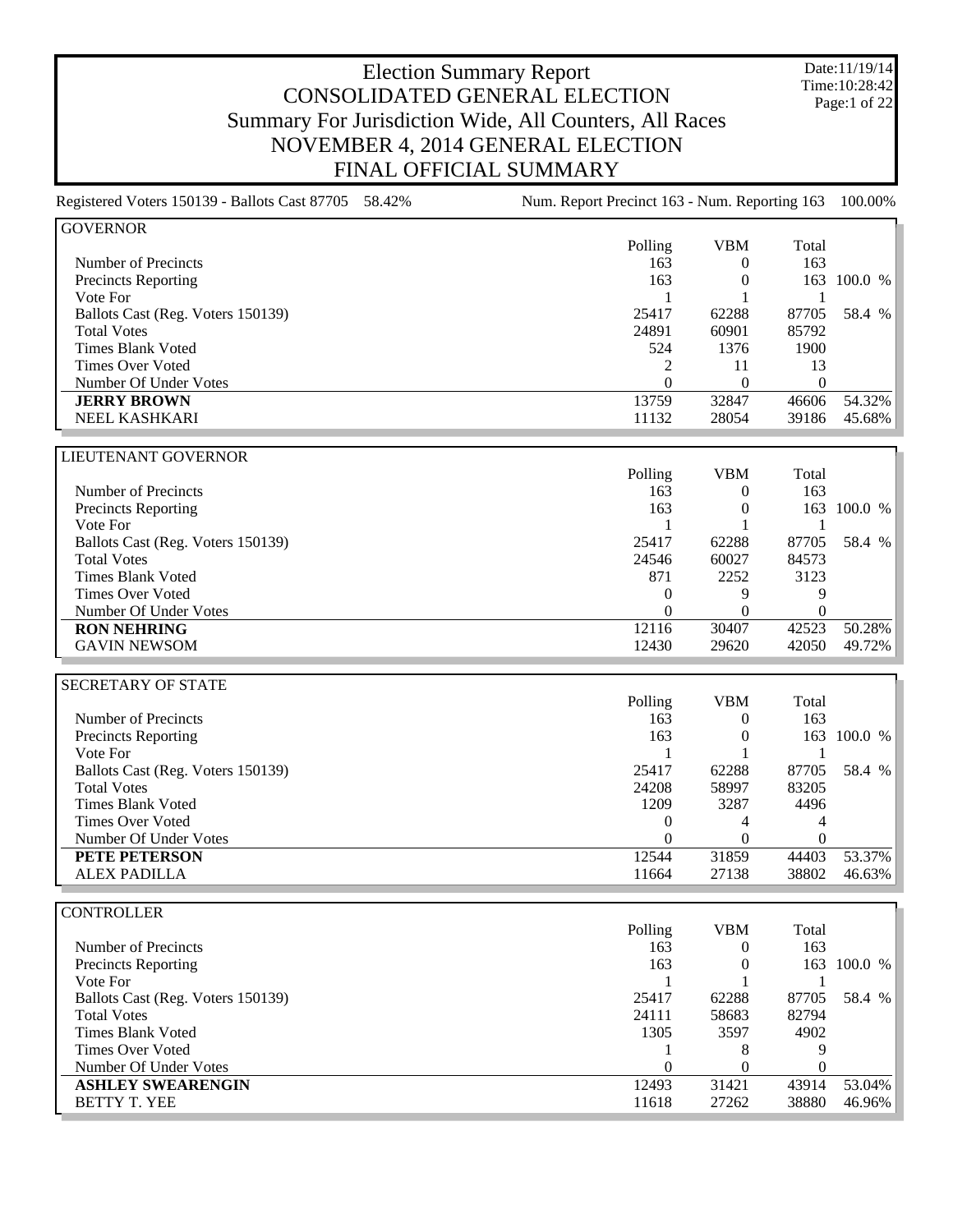Date:11/19/14 Time:10:28:42 Page:2 of 22

| Registered Voters 150139 - Ballots Cast 87705 58.42% | Num. Report Precinct 163 - Num. Reporting 163 |                  |                  | 100.00%     |
|------------------------------------------------------|-----------------------------------------------|------------------|------------------|-------------|
| <b>TREASURER</b>                                     |                                               |                  |                  |             |
|                                                      | Polling                                       | <b>VBM</b>       | Total            |             |
| Number of Precincts                                  | 163                                           | $\overline{0}$   | 163              |             |
| <b>Precincts Reporting</b>                           | 163                                           | $\boldsymbol{0}$ | 163              | 100.0 %     |
| Vote For                                             | $\mathbf{1}$                                  | 1                | 1                |             |
| Ballots Cast (Reg. Voters 150139)                    | 25417                                         | 62288            | 87705            | 58.4 %      |
| <b>Total Votes</b>                                   | 24223                                         | 59235            | 83458            |             |
| <b>Times Blank Voted</b>                             | 1191                                          | 3051             | 4242             |             |
| <b>Times Over Voted</b>                              | 3                                             | $\overline{c}$   | 5                |             |
| Number Of Under Votes                                | $\boldsymbol{0}$                              | $\theta$         | $\boldsymbol{0}$ |             |
| <b>JOHN CHIANG</b>                                   | 12860                                         | 30574            | 43434            | 52.04%      |
| <b>GREG CONLON</b>                                   | 11363                                         | 28661            | 40024            | 47.96%      |
|                                                      |                                               |                  |                  |             |
| <b>ATTORNEY GENERAL</b>                              |                                               |                  |                  |             |
|                                                      | Polling                                       | <b>VBM</b>       | Total            |             |
| Number of Precincts                                  | 163                                           | $\boldsymbol{0}$ | 163              |             |
| <b>Precincts Reporting</b>                           | 163                                           | $\boldsymbol{0}$ | 163              | 100.0 %     |
| Vote For                                             | $\mathbf{1}$                                  | 1                | 1                |             |
| Ballots Cast (Reg. Voters 150139)                    | 25417                                         | 62288            | 87705            | 58.4 %      |
| <b>Total Votes</b>                                   | 24130                                         | 59062            | 83192            |             |
| <b>Times Blank Voted</b>                             | 1284                                          | 3224             | 4508             |             |
| <b>Times Over Voted</b>                              | 3                                             | $\overline{c}$   | 5                |             |
| Number Of Under Votes                                | $\overline{0}$                                | $\overline{0}$   | $\boldsymbol{0}$ |             |
| <b>KAMALA D. HARRIS</b>                              | 12503                                         | 29286            | 41789            | 50.23%      |
| <b>RONALD GOLD</b>                                   | 11627                                         | 29776            | 41403            | 49.77%      |
|                                                      |                                               |                  |                  |             |
| <b>INSURANCE COMMISSIONER</b>                        |                                               |                  |                  |             |
|                                                      | Polling                                       | <b>VBM</b>       | Total            |             |
| Number of Precincts                                  | 163                                           | $\overline{0}$   | 163              |             |
| Precincts Reporting                                  | 163                                           | $\boldsymbol{0}$ |                  | 163 100.0 % |
| Vote For                                             | 1                                             | 1                | 1                |             |
| Ballots Cast (Reg. Voters 150139)                    | 25417                                         | 62288            | 87705            | 58.4 %      |
| <b>Total Votes</b>                                   | 23866                                         | 58413            | 82279            |             |
| <b>Times Blank Voted</b>                             | 1551                                          | 3871             | 5422             |             |
| <b>Times Over Voted</b>                              | $\boldsymbol{0}$                              | 4                | 4                |             |
| Number Of Under Votes                                | $\boldsymbol{0}$                              | $\boldsymbol{0}$ | $\boldsymbol{0}$ |             |
| <b>TED GAINES</b>                                    | 11820                                         | 29791            | 41611            | 50.57%      |
| <b>DAVE JONES</b>                                    | 12046                                         | 28622            | 40668            | 49.43%      |
|                                                      |                                               |                  |                  |             |
| MEMBER, STATE BOARD OF EQUALIZATION 2nd District     |                                               |                  |                  |             |
|                                                      | Polling                                       | <b>VBM</b>       | Total            |             |
| Number of Precincts                                  | 163                                           | $\boldsymbol{0}$ | 163              |             |
| Precincts Reporting                                  | 163                                           | $\overline{0}$   |                  | 163 100.0 % |
|                                                      |                                               |                  |                  |             |

Vote For  $1 \t 1 \t 1$ Ballots Cast (Reg. Voters 150139) 25417 62288 87705 58.4 % Total Votes 23473 57429 80902 Times Blank Voted 1943 4857 6800<br>Times Over Voted 1943 4857 6800 Times Over Voted 1 2 3<br>Number Of Under Votes 0 0 0 0 0 Number Of Under Votes 0 0 0 **FIONA MA** 11797 28746 40543 50.11% JAMES E. THEIS 11676 28683 40359 49.89%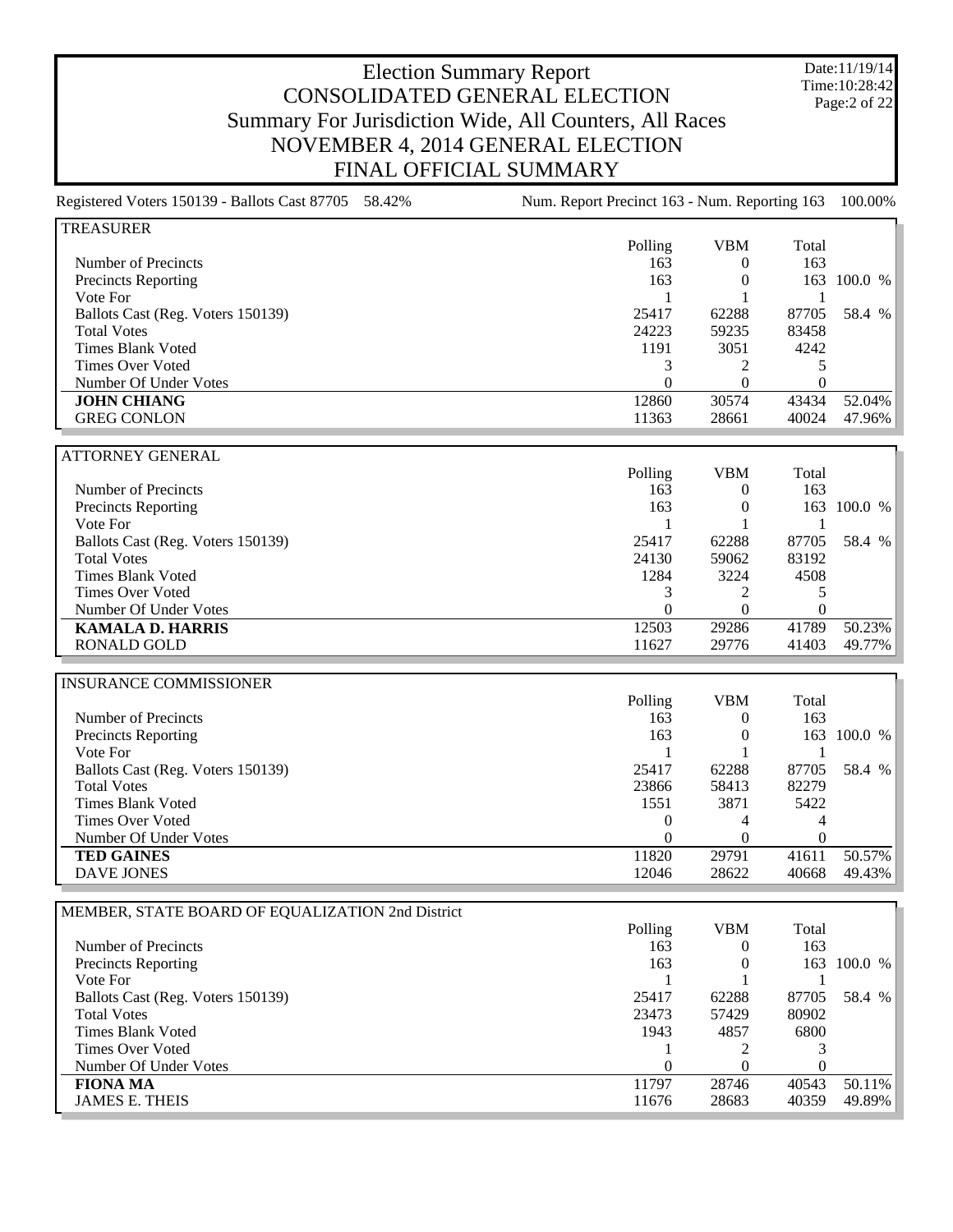Date:11/19/14 Time:10:28:42 Page:3 of 22

#### Election Summary Report CONSOLIDATED GENERAL ELECTION Summary For Jurisdiction Wide, All Counters, All Races NOVEMBER 4, 2014 GENERAL ELECTION FINAL OFFICIAL SUMMARY

| UNITED STATES REPRESENTATIVE 24th District |          |            |          |         |
|--------------------------------------------|----------|------------|----------|---------|
|                                            | Polling  | <b>VBM</b> | Total    |         |
| Number of Precincts                        | 163      |            | 163      |         |
| Precincts Reporting                        | 163      |            | 163      | 100.0 % |
| Vote For                                   |          |            |          |         |
| Ballots Cast (Reg. Voters 150139)          | 25417    | 62288      | 87705    | 58.4 %  |
| <b>Total Votes</b>                         | 24866    | 60853      | 85719    |         |
| Times Blank Voted                          | 549      | 1426       | 1975     |         |
| Times Over Voted                           |          |            | 11       |         |
| Number Of Under Votes                      | $\Omega$ |            | $\theta$ |         |
| <b>CHRIS MITCHUM</b>                       | 12423    | 30498      | 42921    | 50.07%  |
| LOIS CAPPS                                 | 12443    | 30355      | 42798    | 49.93%  |

| MEMBER OF THE STATE ASSEMBLY 35th District |          |            |          |             |
|--------------------------------------------|----------|------------|----------|-------------|
|                                            | Polling  | <b>VBM</b> | Total    |             |
| Number of Precincts                        | 162      | $\theta$   | 162      |             |
| <b>Precincts Reporting</b>                 | 162      | 0          |          | 162 100.0 % |
| Vote For                                   |          |            |          |             |
| Ballots Cast (Reg. Voters 150139)          | 25417    | 62288      | 87705    | 58.4 %      |
| <b>Total Votes</b>                         | 24637    | 60251      | 84888    |             |
| Times Blank Voted                          | 778      | 2027       | 2805     |             |
| Times Over Voted                           |          | 10         | 12       |             |
| Number Of Under Votes                      | $\theta$ | $\theta$   | $^{(1)}$ |             |
| <b>KATCHO ACHADJIAN</b>                    | 14771    | 37939      | 52710    | 62.09%      |
| <b>HEIDI HARMON</b>                        | 9866     | 22312      | 32178    | 37.91%      |

| MEMBER OF THE STATE ASSEMBLY 37th District |         |            |       |              |
|--------------------------------------------|---------|------------|-------|--------------|
|                                            | Polling | <b>VBM</b> | Total |              |
| Number of Precincts                        |         |            |       |              |
| Precincts Reporting                        |         | U          |       | $1\,100.0\%$ |
| Vote For                                   |         |            |       |              |
| Ballots Cast (Reg. Voters 0)               |         |            |       |              |
| <b>Total Votes</b>                         |         |            |       |              |
| Times Blank Voted                          |         |            |       |              |
| Times Over Voted                           |         |            |       |              |
| Number Of Under Votes                      |         |            |       |              |
| <b>RONALD DEBLAUW</b>                      |         |            |       | N/A          |
| <b>DAS WILLIAMS</b>                        |         |            |       | N/A          |

| AJ- SUPREME CT- GOODWIN LIU            |  |
|----------------------------------------|--|
| Number of Precincts                    |  |
| <b>Precincts Reporting</b><br>Vote For |  |

| Polling | VBM      | Total    |         |
|---------|----------|----------|---------|
| 163     | $\theta$ | 163      |         |
| 163     | $\theta$ | 163      | 100.0 % |
|         |          |          |         |
| 25417   | 62288    | 87705    | 58.4 %  |
| 16692   | 40495    | 57187    |         |
| 8718    | 21786    | 30504    |         |
|         |          | 14       |         |
| 0       | $\theta$ | $\Omega$ |         |
| 9977    | 24771    | 34748    | 60.76%  |
| 6715    | 15724    | 22439    | 39.24%  |
|         |          |          |         |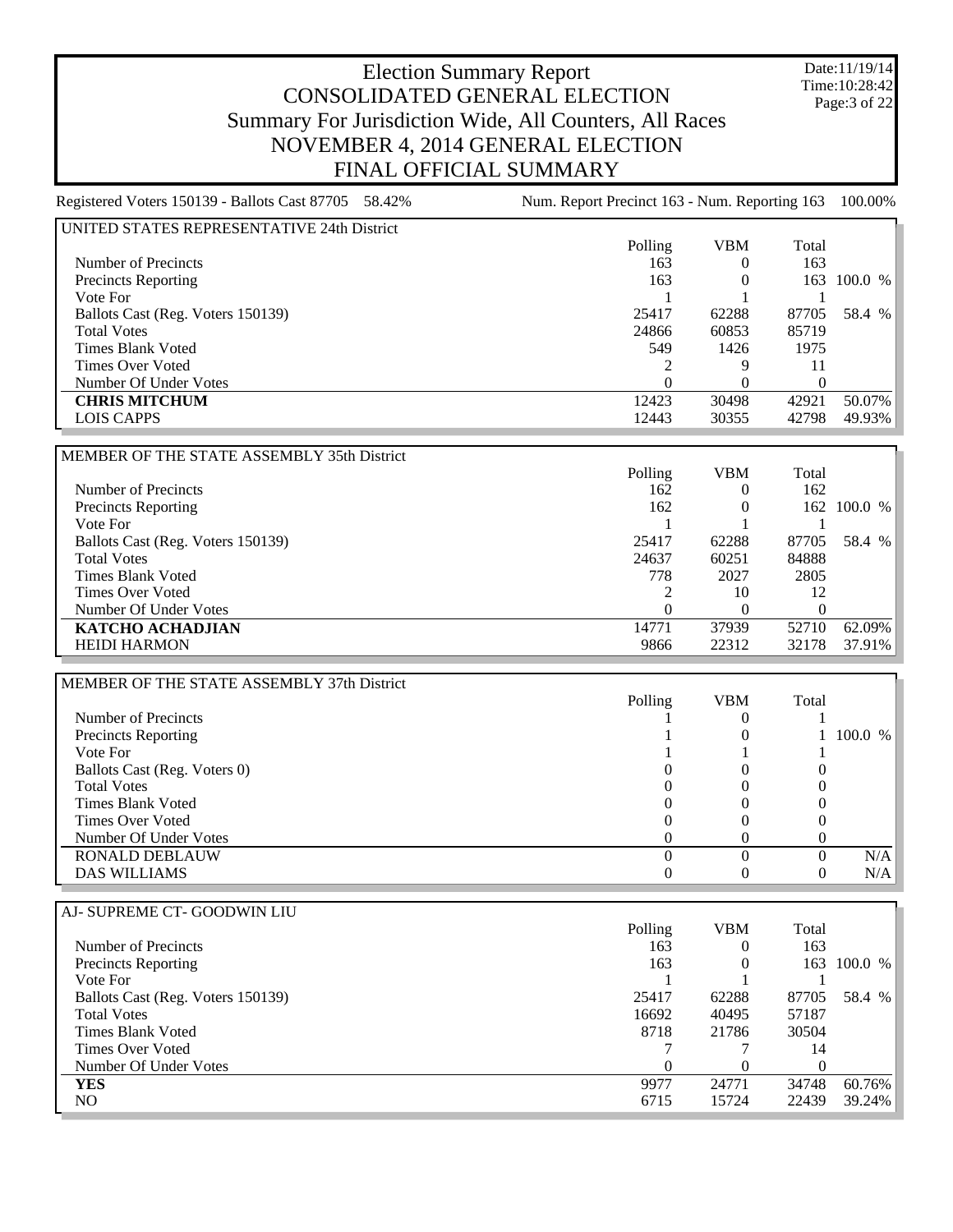Date:11/19/14 Time:10:28:42 Page:4 of 22

# Election Summary Report CONSOLIDATED GENERAL ELECTION Summary For Jurisdiction Wide, All Counters, All Races NOVEMBER 4, 2014 GENERAL ELECTION FINAL OFFICIAL SUMMARY

| AJ- SUPREME CT- MARIANO-FLORENTINO CUÉLLAR |         |       |       |           |
|--------------------------------------------|---------|-------|-------|-----------|
|                                            | Polling | VBM   | Total |           |
| Number of Precincts                        | 163     |       | 163   |           |
| <b>Precincts Reporting</b>                 | 163     |       | 163.  | 100.0 %   |
| Vote For                                   |         |       |       |           |
| Ballots Cast (Reg. Voters 150139)          | 25417   | 62288 | 87705 | 58.4 %    |
| <b>Total Votes</b>                         | 16700   | 40636 | 57336 |           |
| <b>Times Blank Voted</b>                   | 8708    | 21642 | 30350 |           |
| <b>Times Over Voted</b>                    | Q       | 10    | 19    |           |
| Number Of Under Votes                      |         |       |       |           |
| <b>YES</b>                                 | 9901    | 24360 | 34261 | 59.75%    |
| NO.                                        | 6799    | 16276 | 23075 | $40.25\%$ |
|                                            |         |       |       |           |

| AJ- SUPREME CT- KATHRYN WERDEGAR  |              |            |       |           |
|-----------------------------------|--------------|------------|-------|-----------|
|                                   | Polling      | <b>VBM</b> | Total |           |
| Number of Precincts               | 163          | 0          | 163   |           |
| Precincts Reporting               | 163          | 0          | 163   | 100.0 %   |
| Vote For                          |              |            |       |           |
| Ballots Cast (Reg. Voters 150139) | 25417        | 62288      | 87705 | 58.4 %    |
| <b>Total Votes</b>                | 16468        | 40085      | 56553 |           |
| Times Blank Voted                 | 8943         | 22187      | 31130 |           |
| Times Over Voted                  | <sub>6</sub> | 16         | 22    |           |
| Number Of Under Votes             |              |            |       |           |
| <b>YES</b>                        | 10957        | 27724      | 38681 | 68.40%    |
| NO                                | 5511         | 12361      | 17872 | $31.60\%$ |

| PJ- CT OF APPEAL, DIV. 1- FRANCES ROTHSCHILD |          |            |       |         |
|----------------------------------------------|----------|------------|-------|---------|
|                                              | Polling  | <b>VBM</b> | Total |         |
| Number of Precincts                          | 163      | $^{(1)}$   | 163   |         |
| <b>Precincts Reporting</b>                   | 163      | $\Omega$   | 163.  | 100.0 % |
| Vote For                                     |          |            |       |         |
| Ballots Cast (Reg. Voters 150139)            | 25417    | 62288      | 87705 | 58.4 %  |
| <b>Total Votes</b>                           | 15844    | 37889      | 53733 |         |
| Times Blank Voted                            | 9571     | 24392      | 33963 |         |
| Times Over Voted                             | ∍        |            | Q     |         |
| Number Of Under Votes                        | $\Omega$ |            | 0     |         |
| <b>YES</b>                                   | 9432     | 23545      | 32977 | 61.37%  |
| NO.                                          | 6412     | 14344      | 20756 | 38.63%  |

| AJ- CT OF APPEAL, DIV. 1- JEFFREY JOHNSON |         |       |       |         |
|-------------------------------------------|---------|-------|-------|---------|
|                                           | Polling | VBM   | Total |         |
| Number of Precincts                       | 163     |       | 163   |         |
| <b>Precincts Reporting</b>                | 163     |       | 163   | 100.0 % |
| Vote For                                  |         |       |       |         |
| Ballots Cast (Reg. Voters 150139)         | 25417   | 62288 | 87705 | 58.4 %  |
| <b>Total Votes</b>                        | 15445   | 37182 | 52627 |         |
| Times Blank Voted                         | 9968    | 25096 | 35064 |         |
| Times Over Voted                          | 4       | 10    | 14    |         |
| Number Of Under Votes                     | 0       |       |       |         |
| <b>YES</b>                                | 10555   | 26792 | 37347 | 70.97%  |
| NO.                                       | 4890    | 10390 | 15280 | 29.03%  |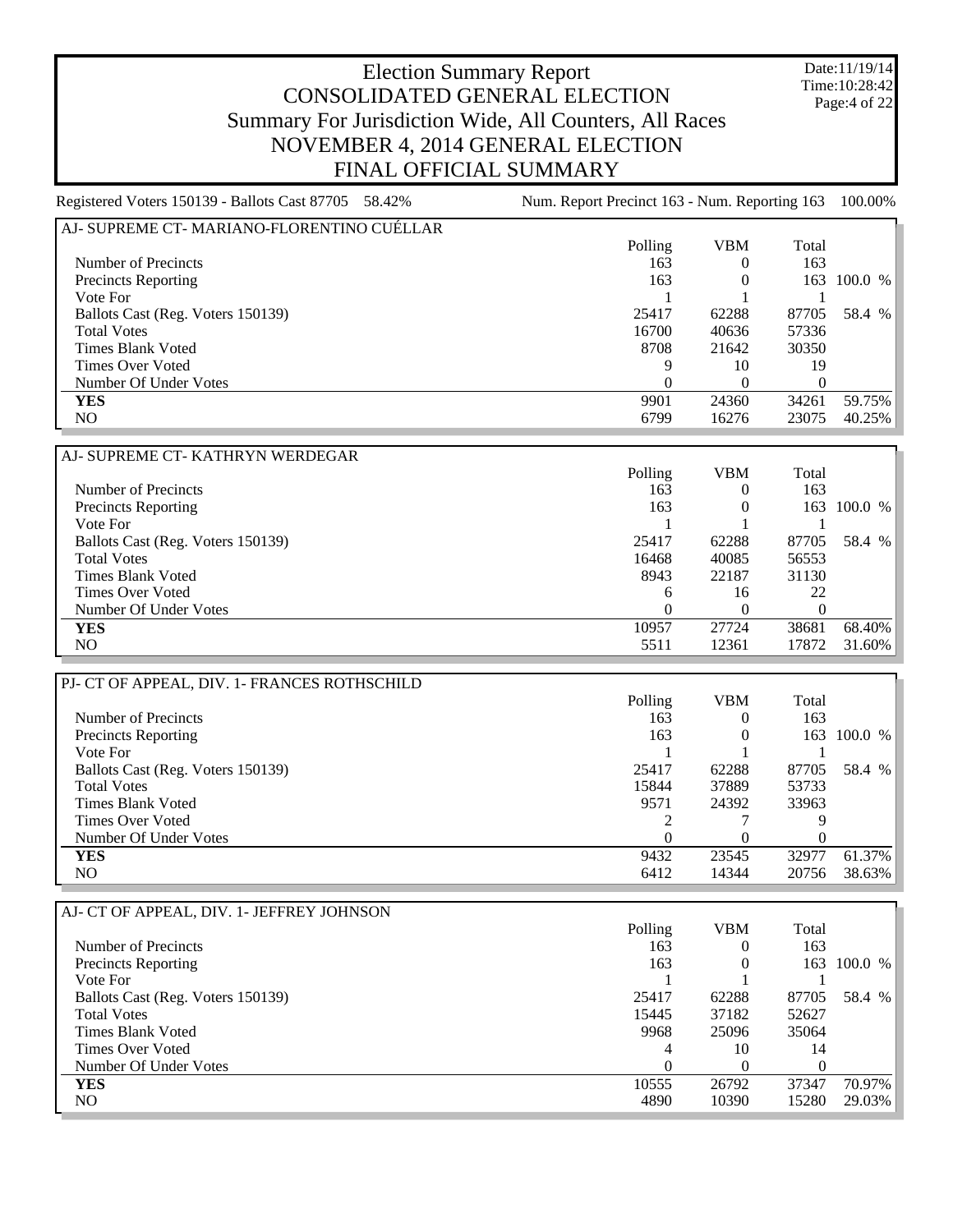Date:11/19/14 Time:10:28:42 Page:5 of 22

#### Election Summary Report CONSOLIDATED GENERAL ELECTION Summary For Jurisdiction Wide, All Counters, All Races NOVEMBER 4, 2014 GENERAL ELECTION FINAL OFFICIAL SUMMARY

Registered Voters 150139 - Ballots Cast 87705 58.42% Num. Report Precinct 163 - Num. Reporting 163 100.00% AJ- CT OF APPEAL, DIV. 2- BRIAN HOFFSTADT Polling VBM Total Number of Precincts and the contract of Precincts and the contract of the contract of Precincts and the contract of the contract of the contract of the contract of the contract of the contract of the contract of the contra Precincts Reporting 163 0 163 100.0 % Vote For 1 1 1 Ballots Cast (Reg. Voters 150139) 25417 62288 87705 58.4 % Total Votes 52523 52523 52523 Times Blank Voted 35164 35164 Times Over Voted 2008 2009 12:00 12:00 12:00 12:00 12:00 12:00 13:00 13:00 13:00 13:00 13:00 13:00 13:00 13:00 13:00 14:00 14:00 14:00 14:00 14:00 14:00 14:00 14:00 14:00 14:00 14:00 14:00 14:00 14:00 14:00 14:00 14:00 14: Number Of Under Votes 0 0 0 **YES** 9286 23025 32311 61.52% NO 6149 14063 20212 38.48% PJ- CT OF APPEAL, DIV 3- LEE ANNE EDMON Polling VBM Total Number of Precincts<br>
Precincts Reporting<br>
163 0 163 100.0 % Precincts Reporting Vote For  $1 \t 1 \t 1$ Ballots Cast (Reg. Voters 150139) 25417 62288 87705 58.4 % Total Votes 15686 37572 53258 Times Blank Voted 34425 Times Over Voted 6 16 22 Number Of Under Votes 0 0 0 **YES** 9623 23626 33249 62.43% NO 6063 13946 20009 37.57% AJ- CT OF APPEAL, DIV 4- AUDREY COLLINS Polling VBM Total Number of Precincts and the contract of Precincts and the contract of the contract of Precincts and the contract of the contract of the contract of the contract of the contract of the contract of the contract of the contra Precincts Reporting 163 0 163 100.0 % Vote For  $1 \t 1 \t 1$ Ballots Cast (Reg. Voters 150139) 25417 62288 87705 58.4 % Total Votes 15519 37259 52778 Times Blank Voted 9891 25016 34907 Times Over Voted 7 13 20 Number Of Under Votes 0 0 0 **YES** 9452 23304 32756 62.06%

| AJ- CT OF APPEAL, DIV. 4- NORA MANELLA |          |            |       |         |
|----------------------------------------|----------|------------|-------|---------|
|                                        | Polling  | <b>VBM</b> | Total |         |
| Number of Precincts                    | 163      | O          | 163   |         |
| <b>Precincts Reporting</b>             | 163      | 0          | 163.  | 100.0 % |
| Vote For                               |          |            |       |         |
| Ballots Cast (Reg. Voters 150139)      | 25417    | 62288      | 87705 | 58.4 %  |
| <b>Total Votes</b>                     | 15564    | 37321      | 52885 |         |
| <b>Times Blank Voted</b>               | 9848     | 24951      | 34799 |         |
| Times Over Voted                       |          | 16         | 21    |         |
| Number Of Under Votes                  | $\Omega$ | 0          |       |         |
| <b>YES</b>                             | 10431    | 26106      | 36537 | 69.09%  |
| NO.                                    | 5133     | 11215      | 16348 | 30.91%  |

NO 6067 13955 20022 37.94%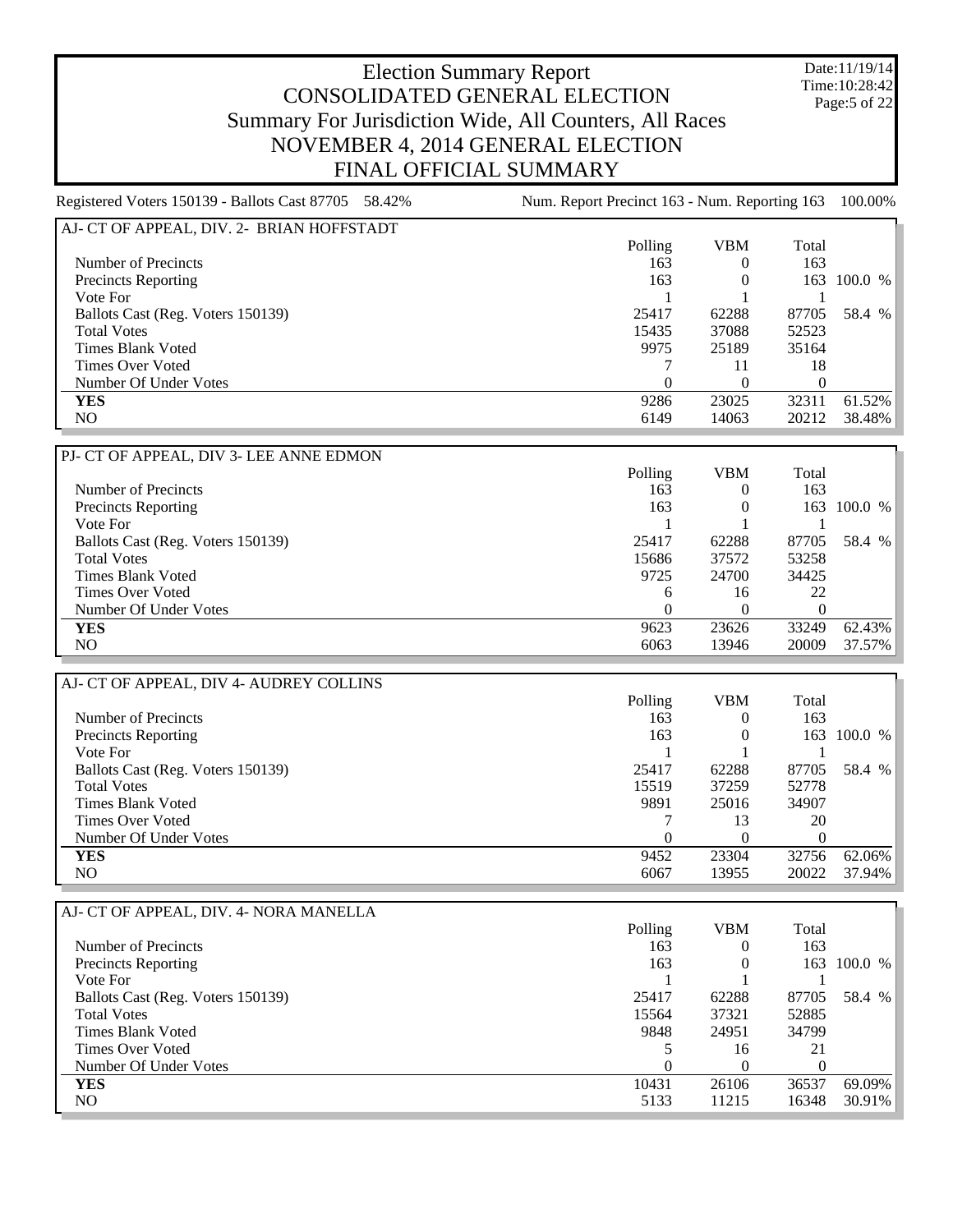Date:11/19/14 Time:10:28:42 Page:6 of 22

#### Election Summary Report CONSOLIDATED GENERAL ELECTION Summary For Jurisdiction Wide, All Counters, All Races NOVEMBER 4, 2014 GENERAL ELECTION FINAL OFFICIAL SUMMARY

Registered Voters 150139 - Ballots Cast 87705 58.42% Num. Report Precinct 163 - Num. Reporting 163 100.00%

PJ- CT OF APPEAL, DIV. 5- PAUL TURNER Polling VBM Total Number of Precincts and the contract of Precincts and the contract of the contract of Precincts and the contract of the contract of the contract of the contract of the contract of the contract of the contract of the contra Precincts Reporting 2008 163 100.0 % Vote For 1 1 1 Ballots Cast (Reg. Voters 150139) 25417 62288 87705 58.4 % Total Votes 22484 52484 52484 52484 52484 52484 52484 52484 52484 52484 52484 52484 52484 52484 52484 52484 52 Times Blank Voted 25231 35201 Times Over Voted 7 13 20 Number Of Under Votes 0 0 0 **YES** 10550 26510 37060 70.61% NO 4890 10534 15424 29.39% AJ- CT OF APPEAL, DIV. 6- KENNETH YEGAN Polling VBM Total Number of Precincts<br>
Precincts Reporting<br>
163 0 163 100.0 % Precincts Reporting Vote For  $1 \t 1 \t 1$ Ballots Cast (Reg. Voters 150139) 25417 62288 87705 58.4 % Total Votes 15442 37000 52442 Times Blank Voted 9971 25279 35250 Times Over Voted 4 9 13<br>
Number Of Under Votes 6 13<br>
20 13<br>
20 13 Number Of Under Votes 0 0 0 **YES** 10467 26177 36644 69.88% NO 4975 10823 15798 30.12% PJ- CT OF APPEAL, DIV. 7- DENNIS PERLUSS Polling VBM Total Number of Precincts and the contract of Precincts and the contract of the contract of Precincts and the contract of the contract of the contract of the contract of the contract of the contract of the contract of the contra Precincts Reporting 163 0 163 100.0 % Vote For  $1 \t 1 \t 1$ Ballots Cast (Reg. Voters 150139) 25417 62288 87705 58.4 % Total Votes 2338 52338 52338 52338 52338 52338 52338 52338 52338 52338 52338 52338 Times Blank Voted 25342 35353 Times Over Voted 5 9 14 Number Of Under Votes 0 0 0 **YES** 9075 22513 31588 60.35% NO 6326 14424 20750 39.65% AJ- CT OF APPEAL, DIV. 8- LAURENCE RUBIN Polling VBM Total Number of Precincts<br>
Precincts Reporting<br>
163 0 163 100.0 % Precincts Reporting 163 0 Vote For  $1 \t 1 \t 1$ Ballots Cast (Reg. Voters 150139) 25417 62288 87705 58.4 % Total Votes 26973 52415 Times Blank Voted 35272 Times Over Voted 18 Number Of Under Votes 0 0 0 **YES** 9062 22397 31459 60.02%

NO 6380 14576 20956 39.98%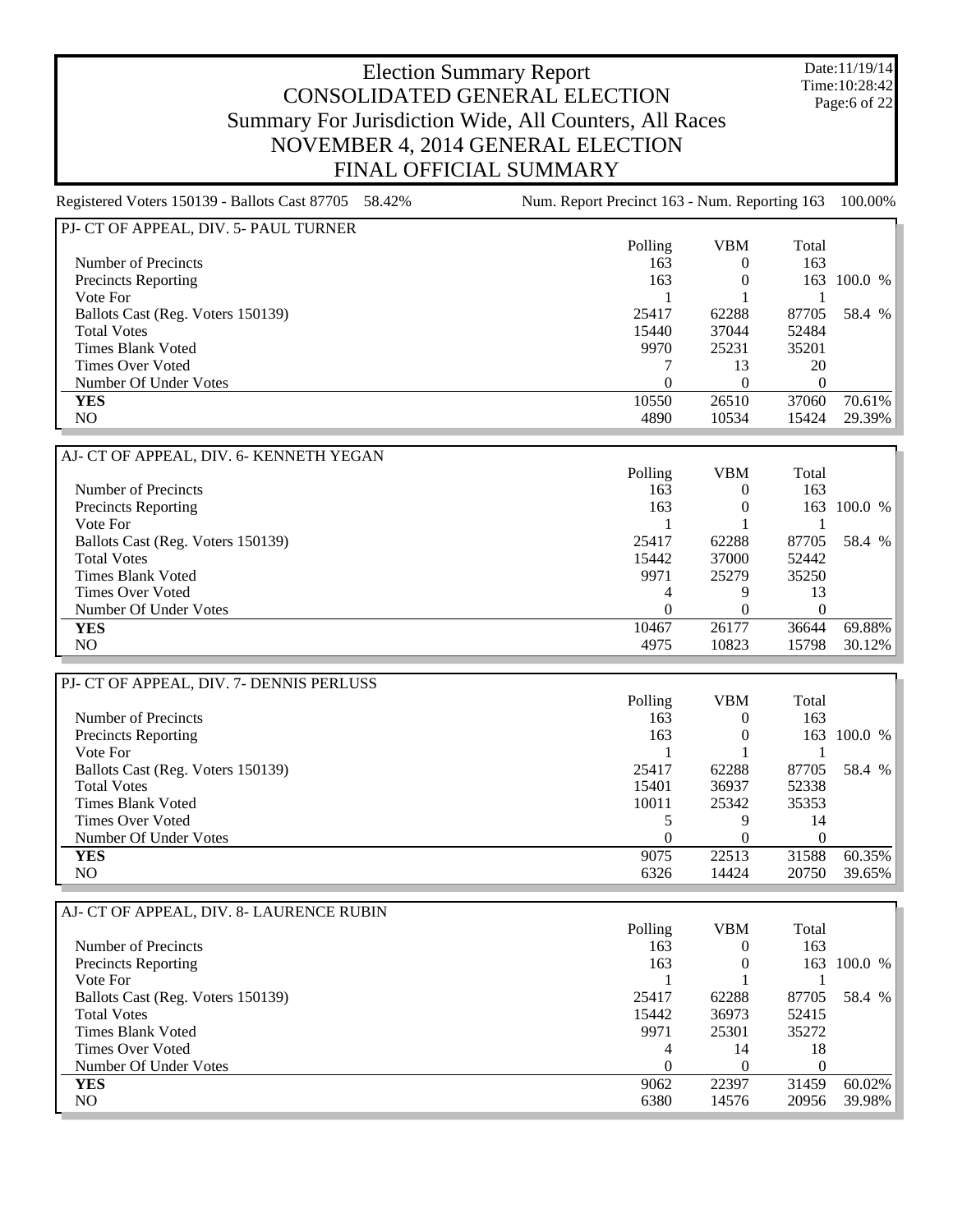Date:11/19/14 Time:10:28:42 Page:7 of 22

## Election Summary Report CONSOLIDATED GENERAL ELECTION Summary For Jurisdiction Wide, All Counters, All Races NOVEMBER 4, 2014 GENERAL ELECTION FINAL OFFICIAL SUMMARY

| AJ- CT OF APPEAL, DIV. 8- MADELEINE FLIER |         |       |       |           |
|-------------------------------------------|---------|-------|-------|-----------|
|                                           | Polling | VBM   | Total |           |
| Number of Precincts                       | 163     |       | 163   |           |
| <b>Precincts Reporting</b>                | 163     | 0     | 163   | 100.0 %   |
| Vote For                                  |         |       |       |           |
| Ballots Cast (Reg. Voters 150139)         | 25417   | 62288 | 87705 | 58.4 %    |
| <b>Total Votes</b>                        | 15601   | 37383 | 52984 |           |
| Times Blank Voted                         | 9811    | 24896 | 34707 |           |
| <b>Times Over Voted</b>                   |         | Q     | 14    |           |
| Number Of Under Votes                     | 0       |       |       |           |
| <b>YES</b>                                | 9415    | 23164 | 32579 | $61.49\%$ |
| NO                                        | 6186    | 14219 | 20405 | 38.51%    |

| SUPERINTENDENT OF PUBLIC INSTRUCTION |          |            |          |           |
|--------------------------------------|----------|------------|----------|-----------|
|                                      | Polling  | <b>VBM</b> | Total    |           |
| Number of Precincts                  | 163      |            | 163      |           |
| <b>Precincts Reporting</b>           | 163      |            | 163      | 100.0 %   |
| Vote For                             |          |            |          |           |
| Ballots Cast (Reg. Voters 150139)    | 25417    | 62288      | 87705    | 58.4 %    |
| <b>Total Votes</b>                   | 20065    | 48479      | 68544    |           |
| Times Blank Voted                    | 5345     | 13797      | 19142    |           |
| Times Over Voted                     |          | 12         | 19       |           |
| Number Of Under Votes                | $\theta$ | $\theta$   | $\theta$ |           |
| <b>TOM TORLAKSON</b>                 | 11520    | 28248      | 39768    | 58.02%    |
| <b>MARSHALL TUCK</b>                 | 8389     | 19910      | 28299    | $41.29\%$ |
| Write-in Votes                       | 156      | 321        | 477      | $0.70\%$  |

| CUESTA COMMUNITY COLLEGE DIST. GOVERNING BD. MEMBER, TA #4 |         |            |          |         |
|------------------------------------------------------------|---------|------------|----------|---------|
|                                                            | Polling | <b>VBM</b> | Total    |         |
| Number of Precincts                                        | 35      | $\theta$   | 35       |         |
| <b>Precincts Reporting</b>                                 | 35      | $\theta$   | 35       | 100.0 % |
| Vote For                                                   |         |            |          |         |
| Ballots Cast (Reg. Voters 30939)                           | 4842    | 13821      | 18663    | 60.3 %  |
| <b>Total Votes</b>                                         | 3676    | 10307      | 13983    |         |
| Times Blank Voted                                          | 1165    | 3513       | 4678     |         |
| Times Over Voted                                           |         |            |          |         |
| Number Of Under Votes                                      | 0       | $\Omega$   | $\theta$ |         |
| PETER J. SYSAK                                             | 2020    | 5349       | 7369     | 52.70%  |
| C. ALEXANDER                                               | 1647    | 4918       | 6565     | 46.95%  |
| Write-in Votes                                             | 9       | 40         | 49       | 0.35%   |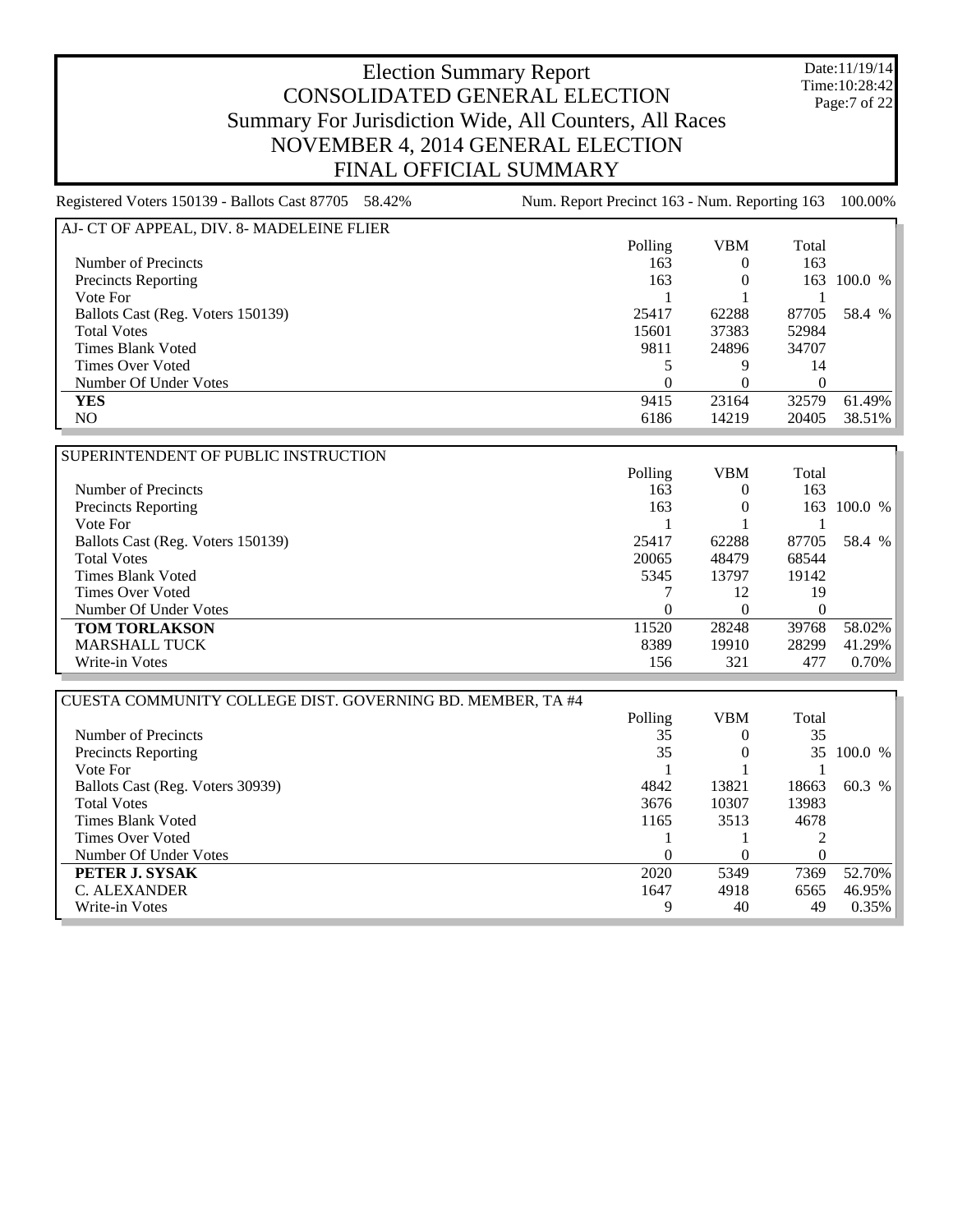Date:11/19/14 Time:10:28:42 Page:8 of 22

| Registered Voters 150139 - Ballots Cast 87705 58.42% | Num. Report Precinct 163 - Num. Reporting 163 |            |       | 100.00%  |
|------------------------------------------------------|-----------------------------------------------|------------|-------|----------|
| ATASCADERO UNIFIED SCHOOL DISTRICT GOVERNING BOARD   |                                               |            |       |          |
| l MEMBER TWO YEAR TERM                               | Polling                                       | <b>VBM</b> | Total |          |
| Number of Precincts                                  | 24                                            |            | 24    |          |
| <b>Precincts Reporting</b>                           | 24                                            |            | 24    | 100.0 %  |
| Vote For                                             |                                               |            |       |          |
| Ballots Cast (Reg. Voters 20802)                     | 3994                                          | 8370       | 12364 | 59.4 %   |
| <b>Total Votes</b>                                   | 3165                                          | 6463       | 9628  |          |
| Times Blank Voted                                    | 805                                           | 1861       | 2666  |          |
| Times Over Voted                                     | 24                                            | 46         | 70    |          |
| Number Of Under Votes                                |                                               |            | 0     |          |
| <b>MARY KAY MILLS</b>                                | 1636                                          | 3106       | 4742  | 49.25%   |
| DANA M. CUMMINGS                                     | 1122                                          | 2649       | 3771  | 39.17%   |
| <b>BRET HEINEMANN</b>                                | 391                                           | 683        | 1074  | 11.15%   |
| Write-in Votes                                       | 16                                            | 25         | 41    | $0.43\%$ |

| COAST UNIFIED SCHOOL DISTRICT GOVERNING BOARD MEMBER |          |            |          |           |
|------------------------------------------------------|----------|------------|----------|-----------|
|                                                      | Polling  | <b>VBM</b> | Total    |           |
| Number of Precincts                                  |          |            |          |           |
| <b>Precincts Reporting</b>                           |          |            |          | 100.0 %   |
| Vote For                                             |          |            |          |           |
| Ballots Cast (Reg. Voters 6437)                      | 1417     | 3047       | 4464     | 69.3 %    |
| <b>Total Votes</b>                                   | 1821     | 3964       | 5785     |           |
| Times Blank Voted                                    | 244      | 530        | 774      |           |
| Times Over Voted                                     | $\theta$ |            | $\theta$ |           |
| Number Of Under Votes                                | 525      | 1070       | 1595     |           |
| <b>DEL CLEGG</b>                                     | 790      | 1734       | 2524     | $43.63\%$ |
| <b>LESLI S. MURDOCH</b>                              | 532      | 1096       | 1628     | $28.14\%$ |
| <b>MICHAEL FOSTER</b>                                | 439      | 1043       | 1482     | $25.62\%$ |
| Write-in Votes                                       | 60       | 91         | 151      | $2.61\%$  |

| PASO ROBLES JOINT UNIFIED SCHOOL DISTRICT GOVERNING BOARD |         |            |       |         |
|-----------------------------------------------------------|---------|------------|-------|---------|
| <b>MEMBER</b>                                             | Polling | <b>VBM</b> | Total |         |
| Number of Precincts                                       | 24      |            | 24    |         |
| <b>Precincts Reporting</b>                                | 24      | $\theta$   | 24    | 100.0 % |
| Vote For                                                  | 3       |            |       |         |
| Ballots Cast (Reg. Voters 23831)                          | 3679    | 9744       | 13423 | 56.3 %  |
| <b>Total Votes</b>                                        | 7050    | 18864      | 25914 |         |
| Times Blank Voted                                         | 577     | 1786       | 2363  |         |
| Times Over Voted                                          | 3       | 8          | 11    |         |
| Number Of Under Votes                                     | 2247    | 4986       | 7233  |         |
| <b>TIMOTHY GEARHART</b>                                   | 1822    | 4815       | 6637  | 25.61%  |
| <b>FIELD GIBSON</b>                                       | 1308    | 3636       | 4944  | 19.08%  |
| <b>KATHLEEN Y. HALL</b>                                   | 1279    | 3525       | 4804  | 18.54%  |
| KIRK C. SMITH                                             | 1287    | 3475       | 4762  | 18.38%  |
| <b>KATY GRIFFIN</b>                                       | 1317    | 3332       | 4649  | 17.94%  |
| Write-in Votes                                            | 37      | 81         | 118   | 0.46%   |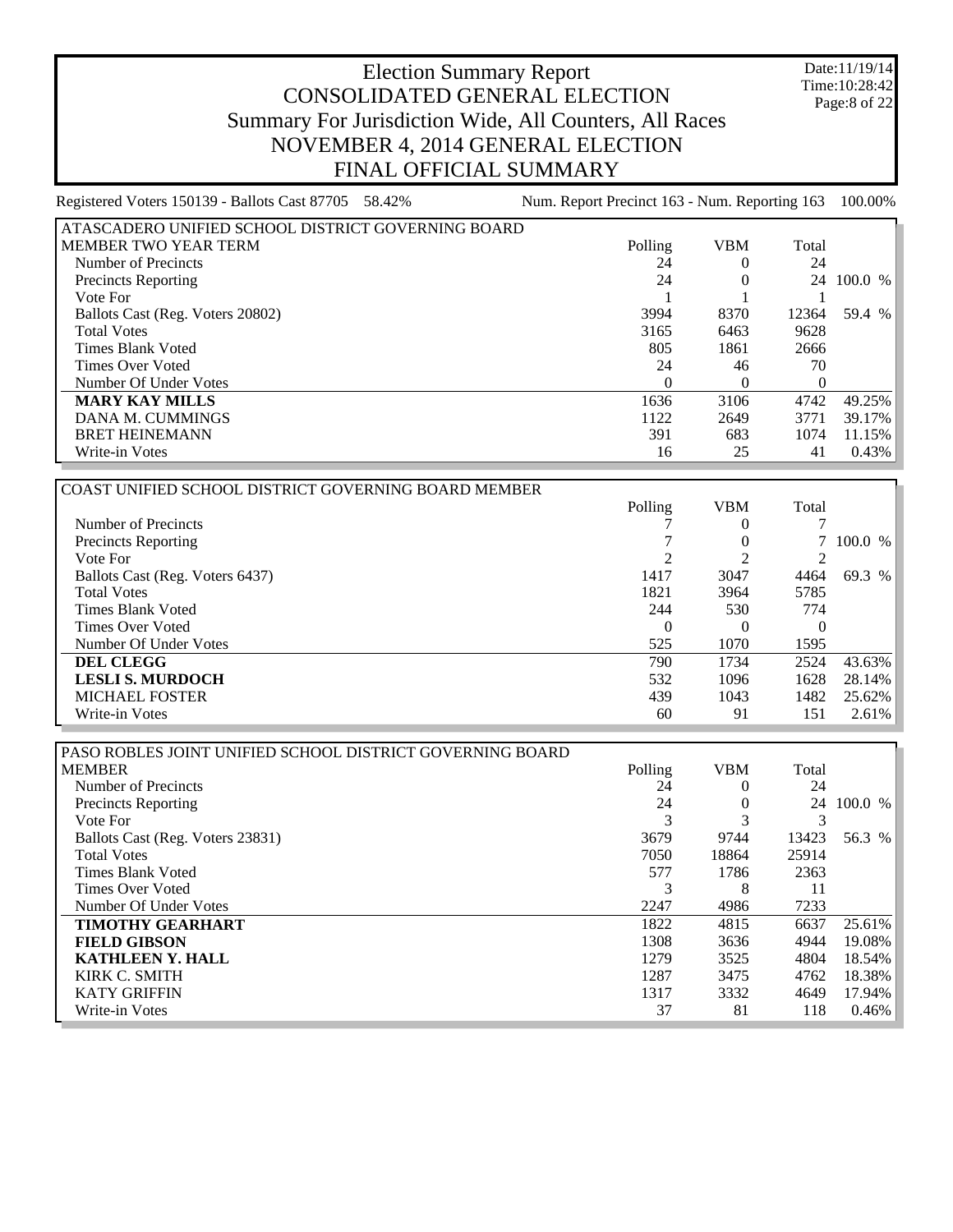Date:11/19/14 Time:10:28:42 Page:9 of 22

| Registered Voters 150139 - Ballots Cast 87705 58.42%   | Num. Report Precinct 163 - Num. Reporting 163 |            |                | 100.00% |
|--------------------------------------------------------|-----------------------------------------------|------------|----------------|---------|
| SAN MIGUEL JOINT UNION SCHOOL DISTRICT GOVERNING BOARD |                                               |            |                |         |
| <b>MEMBER</b>                                          | Polling                                       | <b>VBM</b> | Total          |         |
| Number of Precincts                                    |                                               | $\theta$   | $\overline{c}$ |         |
| <b>Precincts Reporting</b>                             |                                               |            |                | 100.0 % |
| Vote For                                               | 3                                             |            |                |         |
| Ballots Cast (Reg. Voters 2332)                        | 390                                           | 812        | 1202           | 51.5 %  |
| <b>Total Votes</b>                                     | 697                                           | 1343       | 2040           |         |
| Times Blank Voted                                      | 90                                            | 237        | 327            |         |
| Times Over Voted                                       | $\Omega$                                      | $\theta$   | $\theta$       |         |
| Number Of Under Votes                                  | 203                                           | 382        | 585            |         |
| <b>JEAN T. HOFFMANN</b>                                | 160                                           | 330        | 490            | 24.02%  |
| <b>MARY JO DEL CAMPO</b>                               | 173                                           | 315        | 488            | 23.92%  |
| RANDY KWIATKOWSKI                                      | 137                                           | 294        | 431            | 21.13%  |
| <b>CHRISTINA M. WILDE</b>                              | 110                                           | 210        | 320            | 15.69%  |
| <b>LOUIS F. MOLINARI</b>                               | 115                                           | 187        | 302            | 14.80%  |
| Write-in Votes                                         | $\overline{c}$                                |            | 9              | 0.44%   |
|                                                        |                                               |            |                |         |

| SANTA MARIA-BONITA SCHOOL DISTRICT GOVERNING BOARD |         |            |          |          |
|----------------------------------------------------|---------|------------|----------|----------|
| <b>MEMBER</b>                                      | Polling | <b>VBM</b> | Total    |          |
| Number of Precincts                                |         |            |          |          |
| Precincts Reporting                                |         |            |          | 100.0 %  |
| Vote For                                           |         |            |          |          |
| Ballots Cast (Reg. Voters 3)                       |         |            |          | 33.3 %   |
| <b>Total Votes</b>                                 |         |            |          |          |
| Times Blank Voted                                  |         |            |          |          |
| Times Over Voted                                   |         |            |          |          |
| Number Of Under Votes                              |         |            |          |          |
| <b>BRUNO BRUNELLO</b>                              |         |            |          | 100.00%  |
| WILL SMITH                                         |         |            | 0        | $0.00\%$ |
| <b>RICKY LARA</b>                                  |         |            | $\Omega$ | $0.00\%$ |
| <b>JANEEN MILLER</b>                               |         |            | 0        | $0.00\%$ |
| Write-in Votes                                     |         |            | O        | $0.00\%$ |

| SHANDON JOINT UNIFIED SCHOOL DISTRICT GOVERNING BOARD |         |     |          |           |
|-------------------------------------------------------|---------|-----|----------|-----------|
| <b>MEMBER, TRUSTEE AREA NO 2</b>                      | Polling | VBM | Total    |           |
| Number of Precincts                                   |         |     |          |           |
| <b>Precincts Reporting</b>                            |         |     |          | 2 100.0 % |
| Vote For                                              | 3       |     |          |           |
| Ballots Cast (Reg. Voters 592)                        | 107     | 222 | 329      | 55.6 %    |
| <b>Total Votes</b>                                    | 172     | 427 | 599      |           |
| Times Blank Voted                                     | 12      | 26  | 38       |           |
| Times Over Voted                                      | 0       |     | $\Omega$ |           |
| Number Of Under Votes                                 | 113     | 161 | 274      |           |
| <b>AMY RUSSELL</b>                                    | 49      | 115 | 164      | 27.38%    |
| <b>SHANNON M. PLAISTED</b>                            | 39      | 103 | 142      | 23.71%    |
| <b>JENNIFER MOE</b>                                   | 36      | 102 | 138      | 23.04%    |
| ROBERT VAN PARLET                                     | 46      | 89  | 135      | 22.54%    |
| Write-in Votes                                        | 2       | 18  | 20       | 3.34%     |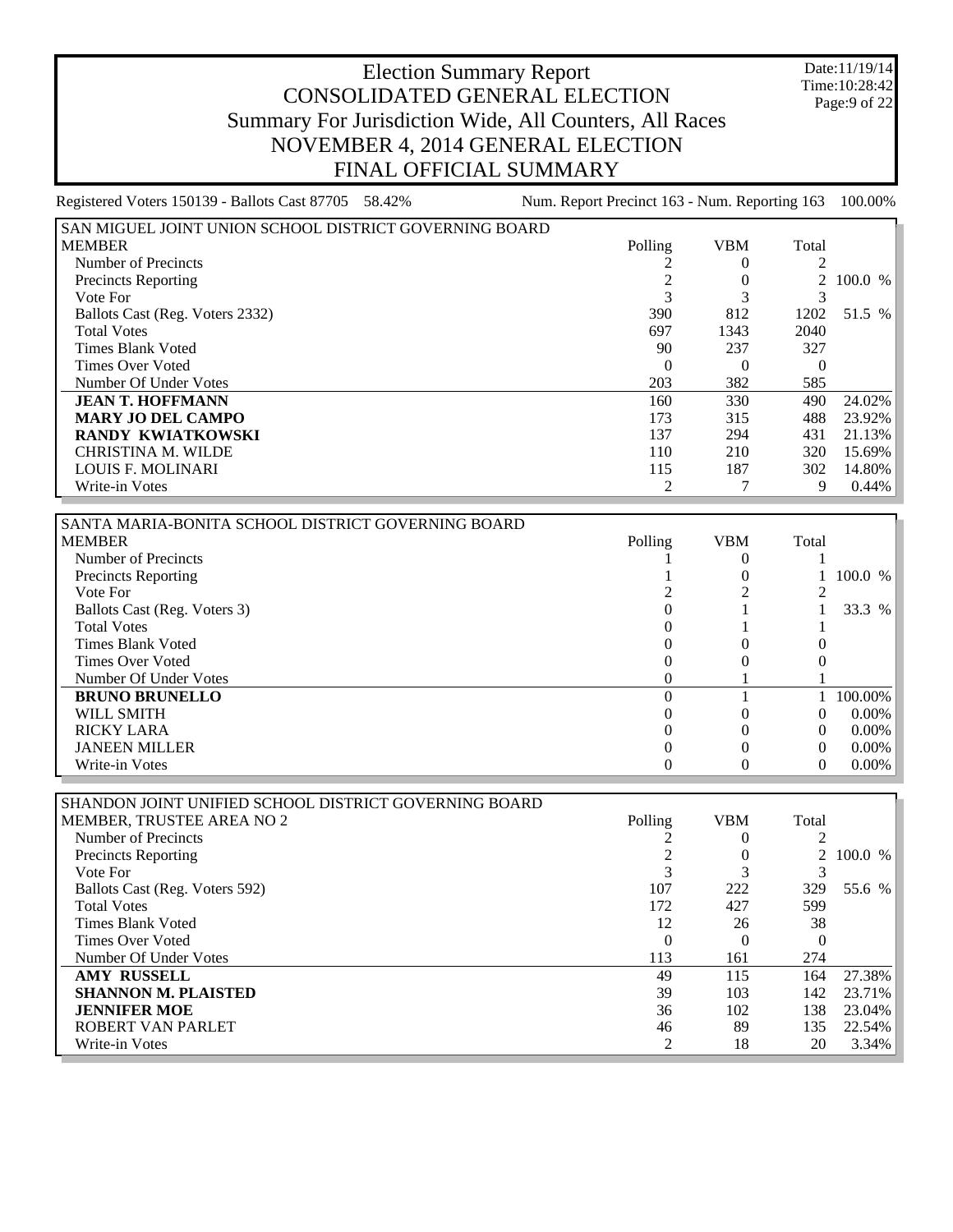Date:11/19/14 Time:10:28:42 Page:10 of 22

| Registered Voters 150139 - Ballots Cast 87705 58.42%   | Num. Report Precinct 163 - Num. Reporting 163 |                  |                  | 100.00%     |
|--------------------------------------------------------|-----------------------------------------------|------------------|------------------|-------------|
| SANTA MARIA JOINT UNION HIGH SCHOOL DISTRICT GOVERNING |                                               |                  |                  |             |
| <b>BOARD MEMBER</b>                                    | Polling                                       | <b>VBM</b>       | Total            |             |
| Number of Precincts                                    | 1                                             | $\theta$         | 1                |             |
| Precincts Reporting                                    | 1                                             | $\boldsymbol{0}$ | 1                | 100.0 %     |
| Vote For                                               | 3                                             | 3                | 3                |             |
| Ballots Cast (Reg. Voters 3)                           | $\boldsymbol{0}$                              | 1                | $\mathbf 1$      | 33.3 %      |
| <b>Total Votes</b>                                     | $\overline{0}$                                | 1                | 1                |             |
| <b>Times Blank Voted</b>                               | $\theta$                                      | $\theta$         | $\boldsymbol{0}$ |             |
| <b>Times Over Voted</b>                                | $\overline{0}$                                | $\overline{0}$   | $\boldsymbol{0}$ |             |
| Number Of Under Votes                                  | $\Omega$                                      | $\overline{2}$   | $\overline{c}$   |             |
| <b>GERALD L. WALSH</b>                                 | $\boldsymbol{0}$                              | 1                | 1                | $100.00\%$  |
| <b>DOMINICK PALERA</b>                                 | $\overline{0}$                                | $\overline{0}$   | $\boldsymbol{0}$ | $0.00\%$    |
| <b>ADRIANA PEREZ</b>                                   | $\overline{0}$                                | $\overline{0}$   | $\mathbf{0}$     | $0.00\%$    |
| <b>DAVID E. BASKETT</b>                                | $\overline{0}$                                | $\theta$         | $\mathbf{0}$     | $0.00\%$    |
| <b>CAROL KARAMITSOS</b>                                | $\boldsymbol{0}$                              | $\theta$         | $\boldsymbol{0}$ | $0.00\%$    |
| Write-in Votes                                         | $\boldsymbol{0}$                              | $\boldsymbol{0}$ | $\theta$         | $0.00\%$    |
|                                                        |                                               |                  |                  |             |
| <b>COUNTY SUPERVISOR 4th District</b>                  |                                               |                  |                  |             |
|                                                        | Polling                                       | <b>VBM</b>       | Total            |             |
| Number of Precincts                                    | 37                                            | $\boldsymbol{0}$ | 37               |             |
| <b>Precincts Reporting</b>                             | 37                                            | $\overline{0}$   | 37               | 100.0 %     |
| Vote For                                               | $\mathbf{1}$                                  | $\mathbf{1}$     | 1                |             |
| Ballots Cast (Reg. Voters 30944)                       | 4842                                          | 13821            | 18663            | 60.3 %      |
| <b>Total Votes</b>                                     | 4624                                          | 13222            | 17846            |             |
| <b>Times Blank Voted</b>                               | 218                                           | 598              | 816              |             |
| <b>Times Over Voted</b>                                | $\boldsymbol{0}$                              | 1                | 1                |             |
| Number Of Under Votes                                  | $\overline{0}$                                | $\theta$         | $\mathbf{0}$     |             |
| <b>LYNN COMPTON</b>                                    | 2501                                          | 7153             | 9654             | 54.10%      |
| <b>CAREN RAY</b>                                       | 2112                                          | 6040             | 8152             | 45.68%      |
| Write-in Votes                                         | 11                                            | 29               | 40               | 0.22%       |
|                                                        |                                               |                  |                  |             |
| <b>COUNTY CLERK-RECORDER</b>                           |                                               |                  |                  |             |
|                                                        | Polling                                       | <b>VBM</b>       | Total            |             |
| Number of Precincts                                    | 163                                           | $\overline{0}$   | 163              |             |
| <b>Precincts Reporting</b>                             | 163                                           | $\boldsymbol{0}$ |                  | 163 100.0 % |
| Vote For                                               | 1                                             | 1                | 1                |             |
| Ballots Cast (Reg. Voters 150139)                      | 25417                                         | 62288            | 87705            | 58.4 %      |
| <b>Total Votes</b>                                     | 21165                                         | 52647            | 73812            |             |
| <b>Times Blank Voted</b>                               | 4249                                          | 9633             | 13882            |             |
| <b>Times Over Voted</b>                                | 3                                             | 8                | 11               |             |
| Number Of Under Votes                                  | $\boldsymbol{0}$                              | $\overline{0}$   | $\mathbf{0}$     |             |
| <b>TOMMY GONG</b>                                      | 13085                                         | 32829            | 45914            | 62.20%      |
| AMANDA S. KING                                         | 8031                                          | 19699            | 27730            | 37.57%      |
| Write-in Votes                                         | 49                                            | 119              | 168              | 0.23%       |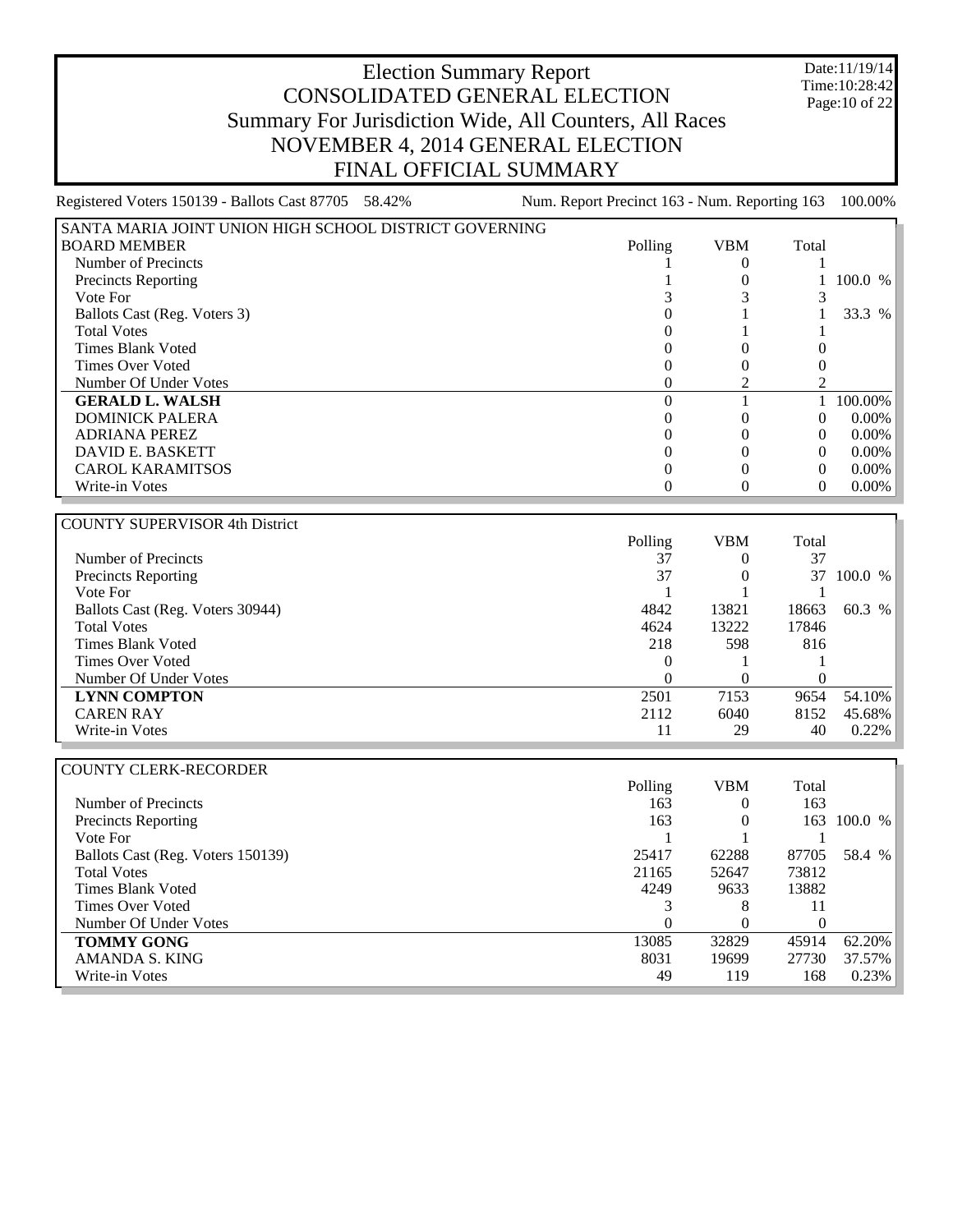Date:11/19/14 Time:10:28:42 Page:11 of 22

| Registered Voters 150139 - Ballots Cast 87705 58.42% | Num. Report Precinct 163 - Num. Reporting 163 |            |       | 100.00% |
|------------------------------------------------------|-----------------------------------------------|------------|-------|---------|
| CITY OF ARROYO GRANDE MAYOR                          |                                               |            |       |         |
|                                                      | Polling                                       | <b>VBM</b> | Total |         |
| Number of Precincts                                  | 12                                            | $\Omega$   | 12    |         |
| Precincts Reporting                                  | 12                                            |            | 12    | 100.0 % |
| Vote For                                             |                                               |            |       |         |
| Ballots Cast (Reg. Voters 10945)                     | 1896                                          | 5205       | 7101  | 64.9 %  |
| <b>Total Votes</b>                                   | 1622                                          | 4489       | 6111  |         |
| Times Blank Voted                                    | 274                                           | 712        | 986   |         |
| <b>Times Over Voted</b>                              | 0                                             | 4          | 4     |         |
| Number Of Under Votes                                | 0                                             |            | 0     |         |
| <b>TONY FERRARA</b>                                  | 659                                           | 2336       | 2995  | 49.01%  |
| Write-in Votes                                       | 963                                           | 2153       | 3116  | 50.99%  |
|                                                      |                                               |            |       |         |
| CITY OF ARROYO GRANDE COUNCILMEMBER                  |                                               |            |       |         |

|                                  | Polling | VBM      | Total |            |
|----------------------------------|---------|----------|-------|------------|
| Number of Precincts              | 12      | $\theta$ | 12    |            |
| <b>Precincts Reporting</b>       | 12      | $\theta$ |       | 12 100.0 % |
| Vote For                         | ↑       | ◠        |       |            |
| Ballots Cast (Reg. Voters 10945) | 1896    | 5205     | 7101  | 64.9 %     |
| <b>Total Votes</b>               | 2536    | 7316     | 9852  |            |
| Times Blank Voted                | 278     | 664      | 942   |            |
| Times Over Voted                 |         | 6        | 8     |            |
| Number Of Under Votes            | 696     | 1754     | 2450  |            |
| <b>BARBARA HARMON</b>            | 988     | 2804     | 3792  | 38.49%     |
| <b>TIM BROWN</b>                 | 838     | 2294     | 3132  | 31.79%     |
| <b>JOE COSTELLO</b>              | 668     | 2166     | 2834  | 28.77%     |
| Write-in Votes                   | 42      | 52       | 94    | 0.95%      |

| <b>CITY OF ATASCADERO MAYOR</b>  |          |            |          |         |
|----------------------------------|----------|------------|----------|---------|
|                                  | Polling  | <b>VBM</b> | Total    |         |
| Number of Precincts              | 16       | O          | 16       |         |
| <b>Precincts Reporting</b>       | 16       |            | 16       | 100.0 % |
| Vote For                         |          |            |          |         |
| Ballots Cast (Reg. Voters 16031) | 3011     | 6472       | 9483     | 59.2 %  |
| <b>Total Votes</b>               | 2772     | 5986       | 8758     |         |
| Times Blank Voted                | 239      | 486        | 725      |         |
| Times Over Voted                 | $\theta$ | $\theta$   | $\theta$ |         |
| Number Of Under Votes            | 0        |            | 0        |         |
| <b>TOM O'MALLEY</b>              | 1650     | 3510       | 5160     | 58.92%  |
| <b>CHARLES SCOVELL</b>           | 1097     | 2433       | 3530     | 40.31%  |
| Write-in Votes                   | 25       | 43         | 68       | 0.78%   |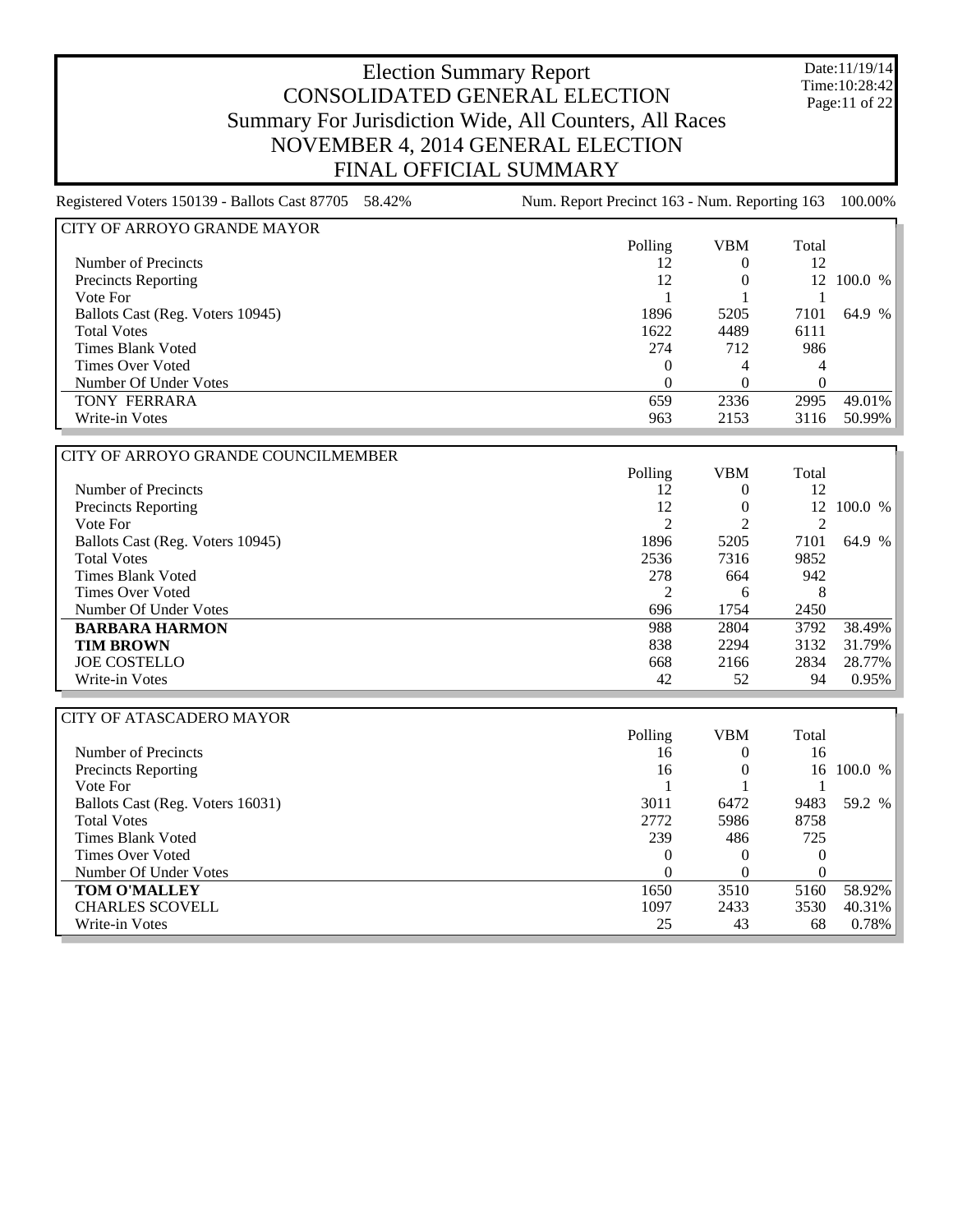Date:11/19/14 Time:10:28:42 Page:12 of 22

| Registered Voters 150139 - Ballots Cast 87705 58.42%                                   | Num. Report Precinct 163 - Num. Reporting 163 |            |                | 100.00% |  |
|----------------------------------------------------------------------------------------|-----------------------------------------------|------------|----------------|---------|--|
| CITY OF ATASCADERO COUNCILMEMBER                                                       |                                               |            |                |         |  |
|                                                                                        | Polling                                       | <b>VBM</b> | Total          |         |  |
| Number of Precincts                                                                    | 16                                            | $\theta$   | 16             |         |  |
| <b>Precincts Reporting</b>                                                             | 16                                            |            | 16             | 100.0 % |  |
| Vote For                                                                               | $\overline{c}$                                |            | 2              |         |  |
| Ballots Cast (Reg. Voters 16031)                                                       | 3011                                          | 6472       | 9483           | 59.2 %  |  |
| <b>Total Votes</b>                                                                     | 4536                                          | 10147      | 14683          |         |  |
| Times Blank Voted                                                                      | 299                                           | 621        | 920            |         |  |
| Times Over Voted                                                                       | 3                                             | 6          | 9              |         |  |
| Number Of Under Votes                                                                  | 882                                           | 1543       | 2425           |         |  |
| <b>HEATHER MORENO</b>                                                                  | 1519                                          | 3195       | 4714           | 32.11%  |  |
| <b>BRIAN STURTEVANT</b>                                                                | 1164                                          | 2651       | 3815           | 25.98%  |  |
| <b>LEN COLAMARINO</b>                                                                  | 1037                                          | 2328       | 3365           | 22.92%  |  |
| <b>CHUCK WARD</b>                                                                      | 785                                           | 1928       | 2713           | 18.48%  |  |
| Write-in Votes                                                                         | 31                                            | 45         | 76             | 0.52%   |  |
|                                                                                        |                                               |            |                |         |  |
| l CITY OF ATASCADERO CITY CLERK                                                        |                                               |            |                |         |  |
|                                                                                        | Polling                                       | VBM        | Total          |         |  |
| $\mathbf{M}_{\text{total}}$ $\mathbf{L}_{\text{total}}$ of $\mathbf{D}_{\text{total}}$ | $\sim$                                        | $\Omega$   | 1 <sup>2</sup> |         |  |

| Number of Precincts              | 16   |      | 16   |            |
|----------------------------------|------|------|------|------------|
| <b>Precincts Reporting</b>       | 16   |      |      | 16 100.0 % |
| Vote For                         |      |      |      |            |
| Ballots Cast (Reg. Voters 16031) | 3011 | 6472 | 9483 | 59.2 %     |
| <b>Total Votes</b>               | 2194 | 4762 | 6956 |            |
| Times Blank Voted                | 817  | 1710 | 2527 |            |
| Times Over Voted                 | 0    |      |      |            |
| Number Of Under Votes            |      |      |      |            |
| <b>MARCIA M. TORGERSON</b>       | 2161 | 4701 | 6862 | $98.65\%$  |
| Write-in Votes                   | 33   | 61   | 94   | $1.35\%$   |

| CITY OF ATASCADERO CITY TREASURER |         |            |       |         |
|-----------------------------------|---------|------------|-------|---------|
|                                   | Polling | <b>VBM</b> | Total |         |
| Number of Precincts               | 16      |            | 16    |         |
| Precincts Reporting               | 16      |            | 16    | 100.0 % |
| Vote For                          |         |            |       |         |
| Ballots Cast (Reg. Voters 16031)  | 3011    | 6472       | 9483  | 59.2 %  |
| <b>Total Votes</b>                | 2138    | 4667       | 6805  |         |
| Times Blank Voted                 | 873     | 1805       | 2678  |         |
| Times Over Voted                  |         |            | 0     |         |
| Number Of Under Votes             |         |            | 0     |         |
| <b>GERE W. SIBBACH</b>            | 2112    | 4615       | 6727  | 98.85%  |
| Write-in Votes                    | 26      | 52         | 78    | 1.15%   |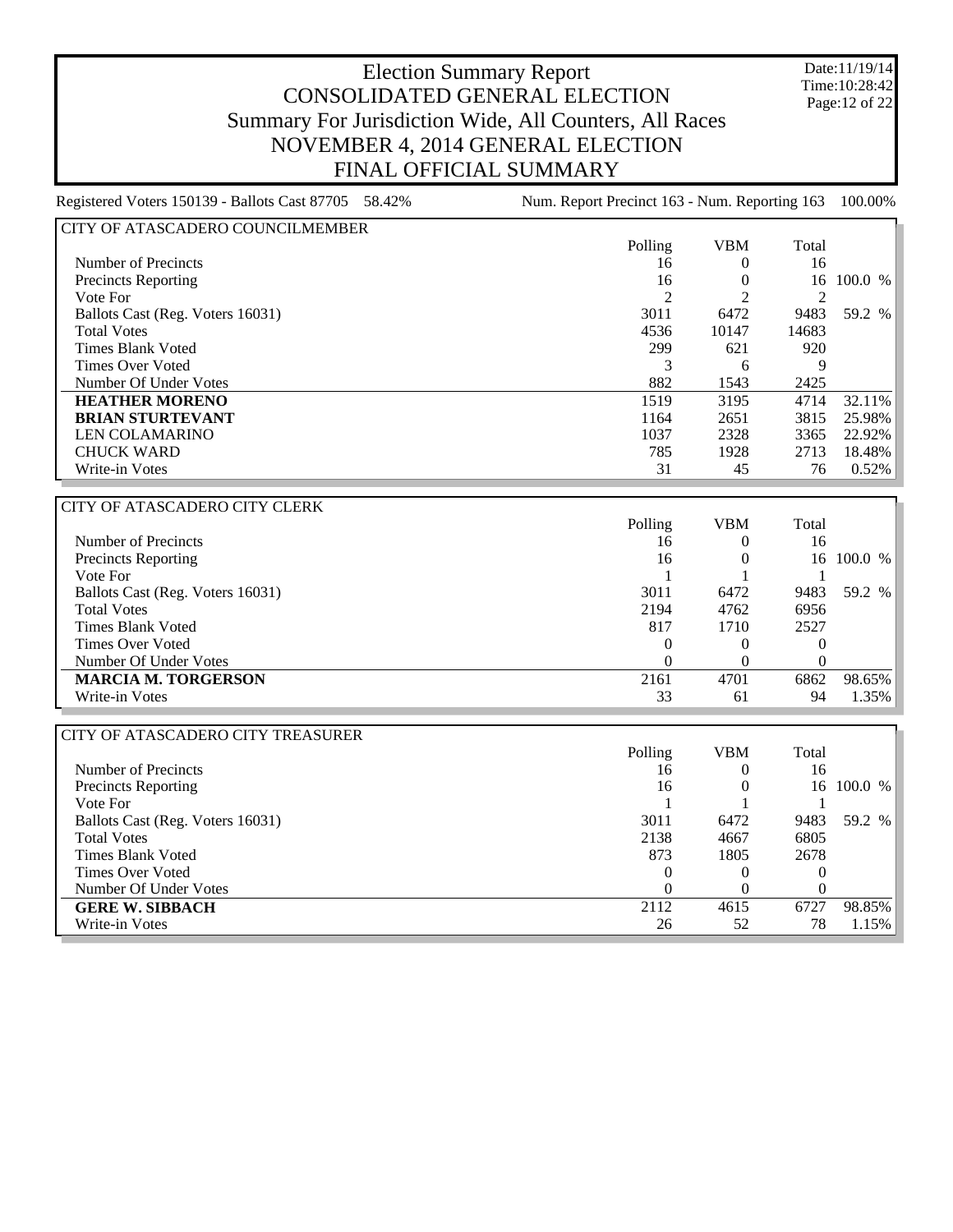Date:11/19/14 Time:10:28:42 Page:13 of 22

| Registered Voters 150139 - Ballots Cast 87705 58.42% | Num. Report Precinct 163 - Num. Reporting 163 100.00% |  |
|------------------------------------------------------|-------------------------------------------------------|--|

| CITY OF GROVER BEACH MAYOR      |          |      |          |          |
|---------------------------------|----------|------|----------|----------|
|                                 | Polling  | VBM  | Total    |          |
| Number of Precincts             |          |      |          |          |
| <b>Precincts Reporting</b>      |          |      |          | 100.0 %  |
| Vote For                        |          |      |          |          |
| Ballots Cast (Reg. Voters 6373) | 1161     | 2336 | 3497     | 54.9 %   |
| <b>Total Votes</b>              | 1090     | 2215 | 3305     |          |
| Times Blank Voted               | 70       | 121  | 191      |          |
| <b>Times Over Voted</b>         |          |      |          |          |
| Number Of Under Votes           | $\theta$ |      | $\theta$ |          |
| <b>JOHN P. SHOALS</b>           | 615      | 1186 | 1801     | 54.49%   |
| <b>DEBBIE PETERSON</b>          | 458      | 1004 | 1462     | 44.24%   |
| Write-in Votes                  | 17       | 25   | 42       | $1.27\%$ |

| CITY OF GROVER BEACH COUNCILMEMBER |         |            |          |           |
|------------------------------------|---------|------------|----------|-----------|
|                                    | Polling | <b>VBM</b> | Total    |           |
| Number of Precincts                |         | $\theta$   |          |           |
| <b>Precincts Reporting</b>         |         |            |          | 7 100.0 % |
| Vote For                           | ↑       |            |          |           |
| Ballots Cast (Reg. Voters 6373)    | 1161    | 2336       | 3497     | 54.9 %    |
| <b>Total Votes</b>                 | 1194    | 2521       | 3715     |           |
| Times Blank Voted                  | 283     | 598        | 881      |           |
| Times Over Voted                   | 0       | $\theta$   | $\theta$ |           |
| Number Of Under Votes              | 562     | 955        | 1517     |           |
| <b>BARBARA NICOLLS</b>             | 668     | 1413       | 2081     | 56.02%    |
| <b>MARIAM SHAH</b>                 | 492     | 1051       | 1543     | 41.53%    |
| Write-in Votes                     | 34      | 57         | 91       | 2.45%     |

| CITY OF EL PASO DE ROBLES MAYOR  |         |            |       |              |
|----------------------------------|---------|------------|-------|--------------|
|                                  | Polling | <b>VBM</b> | Total |              |
| Number of Precincts              | 15      |            | 15    |              |
| <b>Precincts Reporting</b>       | 15      |            | 15.   | 100.0 %      |
| Vote For                         |         |            |       |              |
| Ballots Cast (Reg. Voters 14519) | 2280    | 5714       | 7994  | 55.1<br>$\%$ |
| <b>Total Votes</b>               | 1790    | 4516       | 6306  |              |
| Times Blank Voted                | 490     | 1198       | 1688  |              |
| <b>Times Over Voted</b>          | 0       |            |       |              |
| Number Of Under Votes            |         |            |       |              |
| <b>STEVEN W. MARTIN</b>          | 1719    | 4325       | 6044  | 95.85%       |
| Write-in Votes                   | 71      | 191        | 262   | 4.15%        |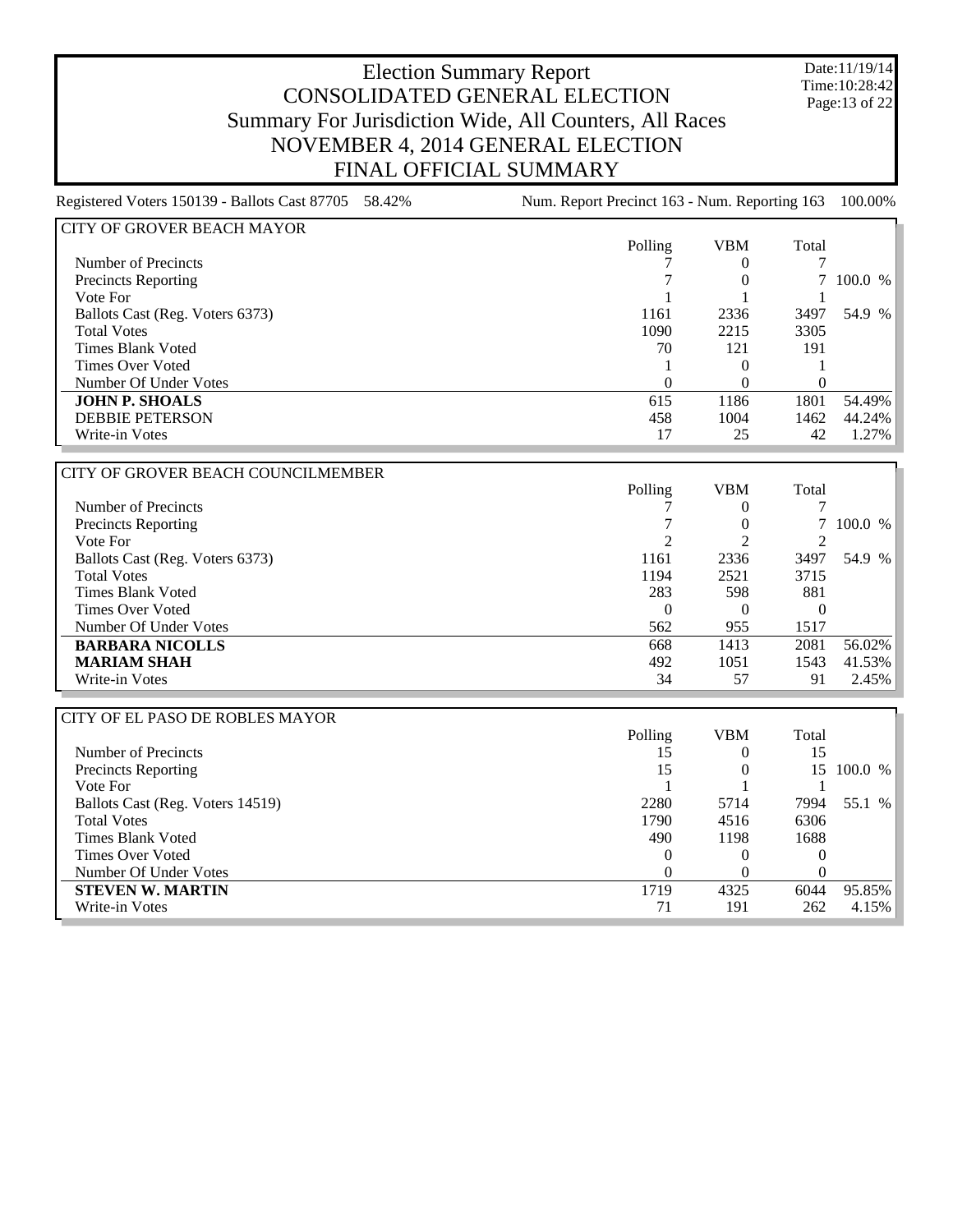Date:11/19/14 Time:10:28:42 Page:14 of 22

| CITY OF EL PASO DE ROBLES COUNCILMEMBER |                |            |       |           |
|-----------------------------------------|----------------|------------|-------|-----------|
|                                         | Polling        | <b>VBM</b> | Total |           |
| Number of Precincts                     | 15             | $\Omega$   | 15    |           |
| <b>Precincts Reporting</b>              | 15             | $^{(1)}$   | 15    | 100.0%    |
| Vote For                                | $\overline{c}$ |            |       |           |
| Ballots Cast (Reg. Voters 14519)        | 2280           | 5714       | 7994  | 55.1<br>% |
| <b>Total Votes</b>                      | 3713           | 9366       | 13079 |           |
| Times Blank Voted                       | 202            | 459        | 661   |           |
| <b>Times Over Voted</b>                 | 28             | 82         | 110   |           |
| Number Of Under Votes                   | 387            | 980        | 1367  |           |
| <b>JOHN R. HAMON JR</b>                 | 831            | 2050       | 2881  | $22.03\%$ |
| <b>JIM REED</b>                         | 748            | 1858       | 2606  | 19.93%    |
| DUANE PICANCO                           | 754            | 1838       | 2592  | 19.82%    |
| PAMELA AVILA                            | 728            | 1858       | 2586  | 19.77%    |
| <b>STEVE GREGORY</b>                    | 642            | 1732       | 2374  | $18.15\%$ |
| Write-in Votes                          | 10             | 30         | 40    | $0.31\%$  |

| CITY OF PISMO BEACH MAYOR       |          |            |          |          |
|---------------------------------|----------|------------|----------|----------|
|                                 | Polling  | <b>VBM</b> | Total    |          |
| Number of Precincts             |          |            |          |          |
| Precincts Reporting             |          |            |          | 100.0 %  |
| Vote For                        |          |            |          |          |
| Ballots Cast (Reg. Voters 5276) | 962      | 2489       | 3451     | 65.4 %   |
| <b>Total Votes</b>              | 900      | 2382       | 3282     |          |
| Times Blank Voted               | 62       | 107        | 169      |          |
| Times Over Voted                | $\Omega$ |            |          |          |
| Number Of Under Votes           | $\theta$ |            | $\theta$ |          |
| <b>SHELLY HIGGINBOTHAM</b>      | 427      | 1210       | 1637     | 49.88%   |
| <b>KEVIN KREOWSKI</b>           | 468      | 1167       | 1635     | 49.82%   |
| Write-in Votes                  |          |            | 10       | $0.30\%$ |

| CITY OF PISMO BEACH COUNCILMEMBER |         |            |       |           |
|-----------------------------------|---------|------------|-------|-----------|
|                                   | Polling | <b>VBM</b> | Total |           |
| Number of Precincts               |         | $\theta$   |       |           |
| Precincts Reporting               |         |            |       | 5 100.0 % |
| Vote For                          |         |            |       |           |
| Ballots Cast (Reg. Voters 5276)   | 962     | 2489       | 3451  | 65.4 %    |
| <b>Total Votes</b>                | 1560    | 4193       | 5753  |           |
| Times Blank Voted                 | 87      | 182        | 269   |           |
| Times Over Voted                  | 0       |            |       |           |
| Number Of Under Votes             | 190     | 419        | 609   |           |
| <b>SHEILA BLAKE</b>               | 412     | 1113       | 1525  | 26.51%    |
| <b>MARY ANN REISS</b>             | 389     | 1038       | 1427  | 24.80%    |
| <b>MARCIA E. GUTHRIE</b>          | 388     | 1022       | 1410  | 24.51%    |
| <b>KRIS VARDAS</b>                | 366     | 1004       | 1370  | 23.81%    |
| Write-in Votes                    |         | 16         | 21    | 0.37%     |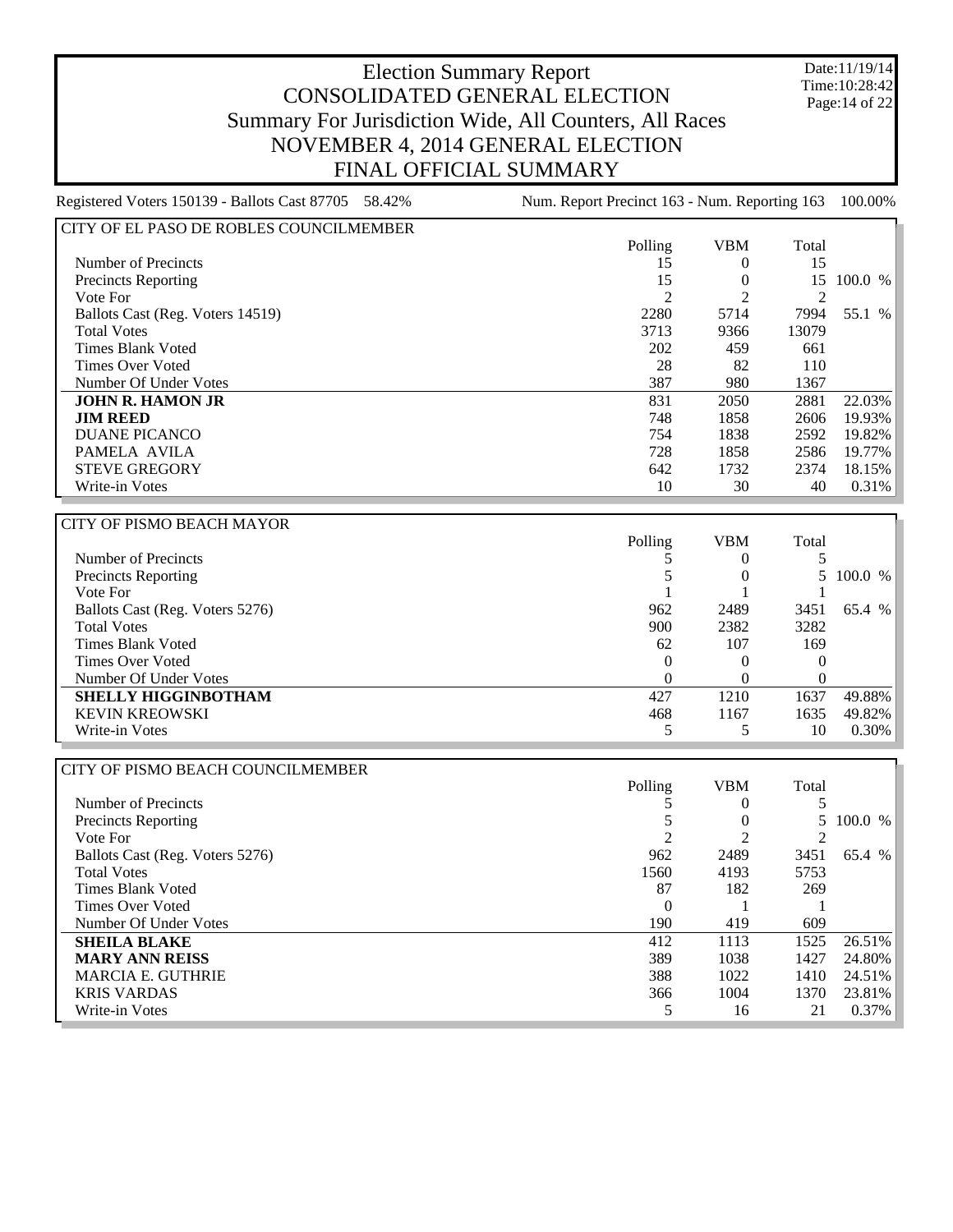Date:11/19/14 Time:10:28:42 Page:15 of 22

| CITY OF SAN LUIS OBISPO MAYOR    |         |            |          |            |
|----------------------------------|---------|------------|----------|------------|
|                                  | Polling | <b>VBM</b> | Total    |            |
| Number of Precincts              | 26      |            | 26       |            |
| <b>Precincts Reporting</b>       | 26      |            |          | 26 100.0 % |
| Vote For                         |         |            |          |            |
| Ballots Cast (Reg. Voters 24971) | 4173    | 8770       | 12943    | 51.8 %     |
| <b>Total Votes</b>               | 3741    | 7956       | 11697    |            |
| Times Blank Voted                | 432     | 813        | 1245     |            |
| <b>Times Over Voted</b>          | 0       |            |          |            |
| Number Of Under Votes            | 0       | 0          | $\Omega$ |            |
| <b>JAN MARX</b>                  | 2636    | 6040       | 8676     | 74.17%     |
| <b>JEFFERY C. SPECHT</b>         | 803     | 1498       | 2301     | 19.67%     |
| DONALD E. HEDRICK                | 274     | 362        | 636      | $5.44\%$   |
| Write-in Votes                   | 28      | 56         | 84       | $0.72\%$   |

| CITY OF SAN LUIS OBISPO COUNCILMEMBER |                |            |       |           |
|---------------------------------------|----------------|------------|-------|-----------|
|                                       | Polling        | <b>VBM</b> | Total |           |
| Number of Precincts                   | 26             |            | 26    |           |
| <b>Precincts Reporting</b>            | 26             | $\theta$   | 26    | 100.0 %   |
| Vote For                              | $\mathfrak{D}$ |            |       |           |
| Ballots Cast (Reg. Voters 24971)      | 4173           | 8770       | 12943 | 51.8 %    |
| <b>Total Votes</b>                    | 6263           | 13620      | 19883 |           |
| Times Blank Voted                     | 600            | 1031       | 1631  |           |
| Times Over Voted                      | 2              |            | 4     |           |
| Number Of Under Votes                 | 879            | 1854       | 2733  |           |
| <b>CARLYN CHRISTIANSON</b>            | 1895           | 4471       | 6366  | $32.02\%$ |
| <b>DAN RIVOIRE</b>                    | 1917           | 3564       | 5481  | 27.57%    |
| <b>GORDON MULLIN</b>                  | 1092           | 2543       | 3635  | 18.28%    |
| <b>MIKE CLARK</b>                     | 1069           | 2335       | 3404  | $17.12\%$ |
| DAN CANO                              | 265            | 679        | 944   | $4.75\%$  |
| Write-in Votes                        | 25             | 28         | 53    | $0.27\%$  |

| PORT SAN LUIS HARBOR DISTRICT COMMISSIONER |         |            |       |         |
|--------------------------------------------|---------|------------|-------|---------|
|                                            | Polling | <b>VBM</b> | Total |         |
| Number of Precincts                        | 73      | $\theta$   | 73    |         |
| <b>Precincts Reporting</b>                 | 73      |            | 73    | 100.0 % |
| Vote For                                   | 2       |            |       |         |
| Ballots Cast (Reg. Voters 68053)           | 10990   | 28349      | 39339 | 57.8 %  |
| <b>Total Votes</b>                         | 13142   | 36964      | 50106 |         |
| Times Blank Voted                          | 2407    | 5416       | 7823  |         |
| Times Over Voted                           |         | 15         | 20    |         |
| Number Of Under Votes                      | 4014    | 8872       | 12886 |         |
| <b>DREW BRANDY</b>                         | 3863    | 12123      | 15986 | 31.90%  |
| <b>MARY MATAKOVICH</b>                     | 3944    | 10041      | 13985 | 27.91%  |
| <b>CRAIG KREOWSKI</b>                      | 3054    | 8764       | 11818 | 23.59%  |
| <b>JUSTIN HODGES</b>                       | 2236    | 5925       | 8161  | 16.29%  |
| Write-in Votes                             | 45      | 111        | 156   | 0.31%   |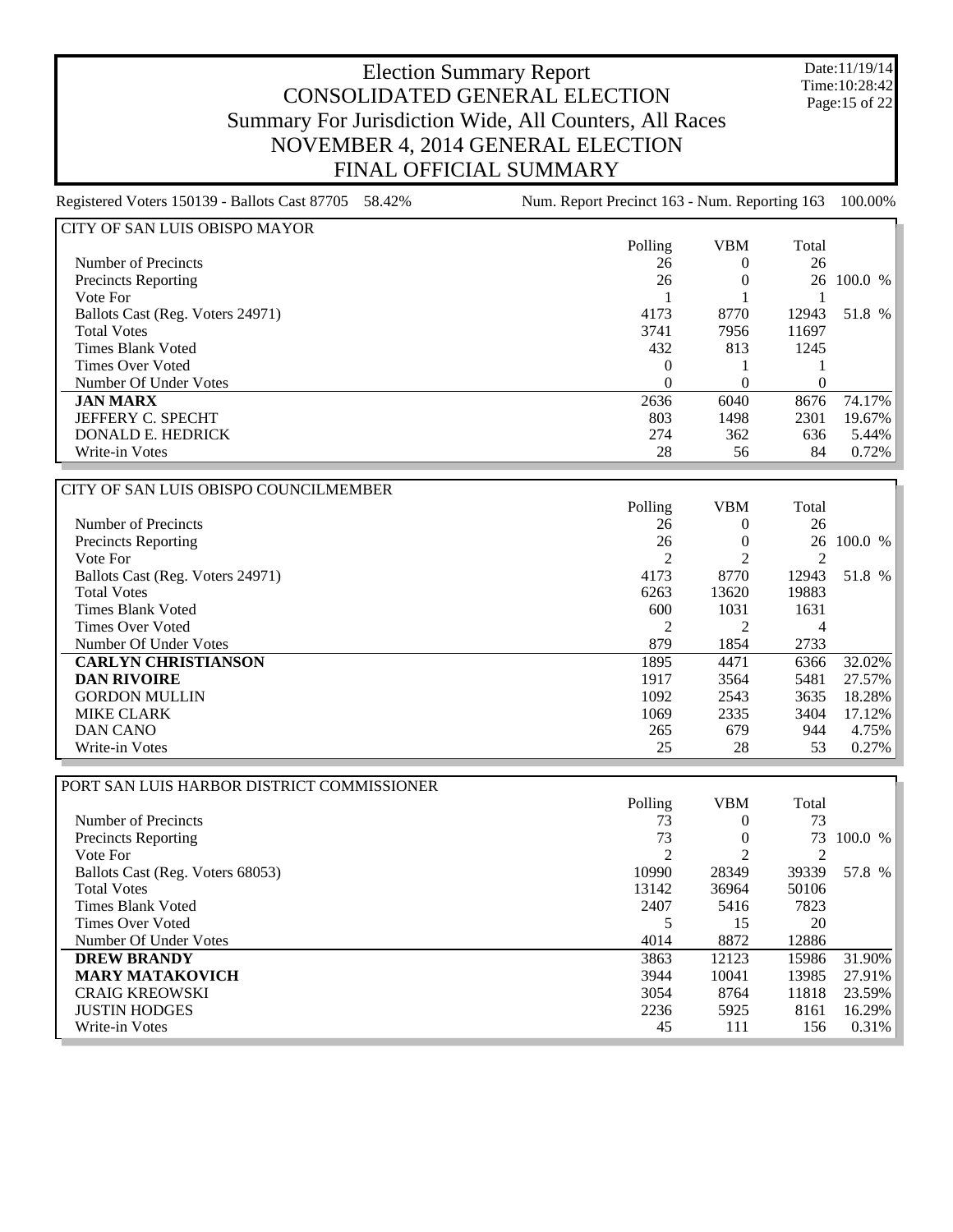Date:11/19/14 Time:10:28:42 Page:16 of 22

| CALIFORNIA VALLEY COMMUNITY SERVICES DISTRICT DIRECTOR |         |            |       |           |
|--------------------------------------------------------|---------|------------|-------|-----------|
|                                                        | Polling | <b>VBM</b> | Total |           |
| Number of Precincts                                    |         |            |       |           |
| Precincts Reporting                                    |         |            |       | 100.0 %   |
| Vote For                                               |         |            |       |           |
| <b>Ballots Cast (Reg. Voters 178)</b>                  |         | 94         | 94    | 52.8 %    |
| <b>Total Votes</b>                                     |         | 151        | 151   |           |
| Times Blank Voted                                      |         |            |       |           |
| Times Over Voted                                       |         |            |       |           |
| Number Of Under Votes                                  |         | 33         | 33    |           |
| <b>PRINCE A. FRAZIER</b>                               |         | 57         | 57    | 37.75%    |
| <b>GEORGE AYRES</b>                                    |         | 37         | 37    | 24.50%    |
| <b>RUTH LEGASPI</b>                                    |         | 34         | 34    | $22.52\%$ |
| Write-in Votes                                         |         | 23         | 23    | 15.23%    |

| CAMBRIA COMMUNITY SERVICES DISTRICT DIRECTOR |                |            |                |           |
|----------------------------------------------|----------------|------------|----------------|-----------|
|                                              | Polling        | <b>VBM</b> | Total          |           |
| Number of Precincts                          |                | $\Omega$   | 4              |           |
| Precincts Reporting                          | 4              |            |                | 4 100.0 % |
| Vote For                                     | $\overline{c}$ |            | 2              |           |
| Ballots Cast (Reg. Voters 3978)              | 909            | 2009       | 2918           | 73.4 %    |
| <b>Total Votes</b>                           | 1655           | 3697       | 5352           |           |
| Times Blank Voted                            | 30             | 58         | 88             |           |
| Times Over Voted                             | $\Omega$       |            | $\mathfrak{D}$ |           |
| Number Of Under Votes                        | 103            | 201        | 304            |           |
| <b>JIM BAHRINGER</b>                         | 463            | 1094       | 1557           | 29.09%    |
| <b>MIKE THOMPSON</b>                         | 457            | 1084       | 1541           | 28.79%    |
| <b>JEFF HELLMAN</b>                          | 356            | 733        | 1089           | 20.35%    |
| <b>RICHARD HAWLEY</b>                        | 343            | 735        | 1078           | 20.14%    |
| Write-in Votes                               | 36             | 51         | 87             | 1.63%     |

| HERITAGE RANCH COMMUNITY SERVICES DISTRICT DIRECTOR |         |            |       |         |
|-----------------------------------------------------|---------|------------|-------|---------|
|                                                     | Polling | <b>VBM</b> | Total |         |
| Number of Precincts                                 |         |            |       |         |
| <b>Precincts Reporting</b>                          |         |            |       | 100.0 % |
| Vote For                                            |         |            |       |         |
| Ballots Cast (Reg. Voters 1375)                     | 209     | 591        | 800   | 58.2 %  |
| <b>Total Votes</b>                                  | 368     | 1080       | 1448  |         |
| Times Blank Voted                                   | 35      | 86         | 121   |         |
| Times Over Voted                                    | 0       |            |       |         |
| Number Of Under Votes                               | 154     | 435        | 589   |         |
| <b>BILL G. BARKER JR.</b>                           | 119     | 341        | 460   | 31.77%  |
| <b>C. MARTIN ROWLEY</b>                             | 90      | 285        | 375   | 25.90%  |
| <b>REGINALD COUSINEAU</b>                           | 78      | 222        | 300   | 20.72%  |
| <b>FRANCISCA RUIZ-WILDE</b>                         | 78      | 211        | 289   | 19.96%  |
| Write-in Votes                                      | 3       | 21         | 24    | 1.66%   |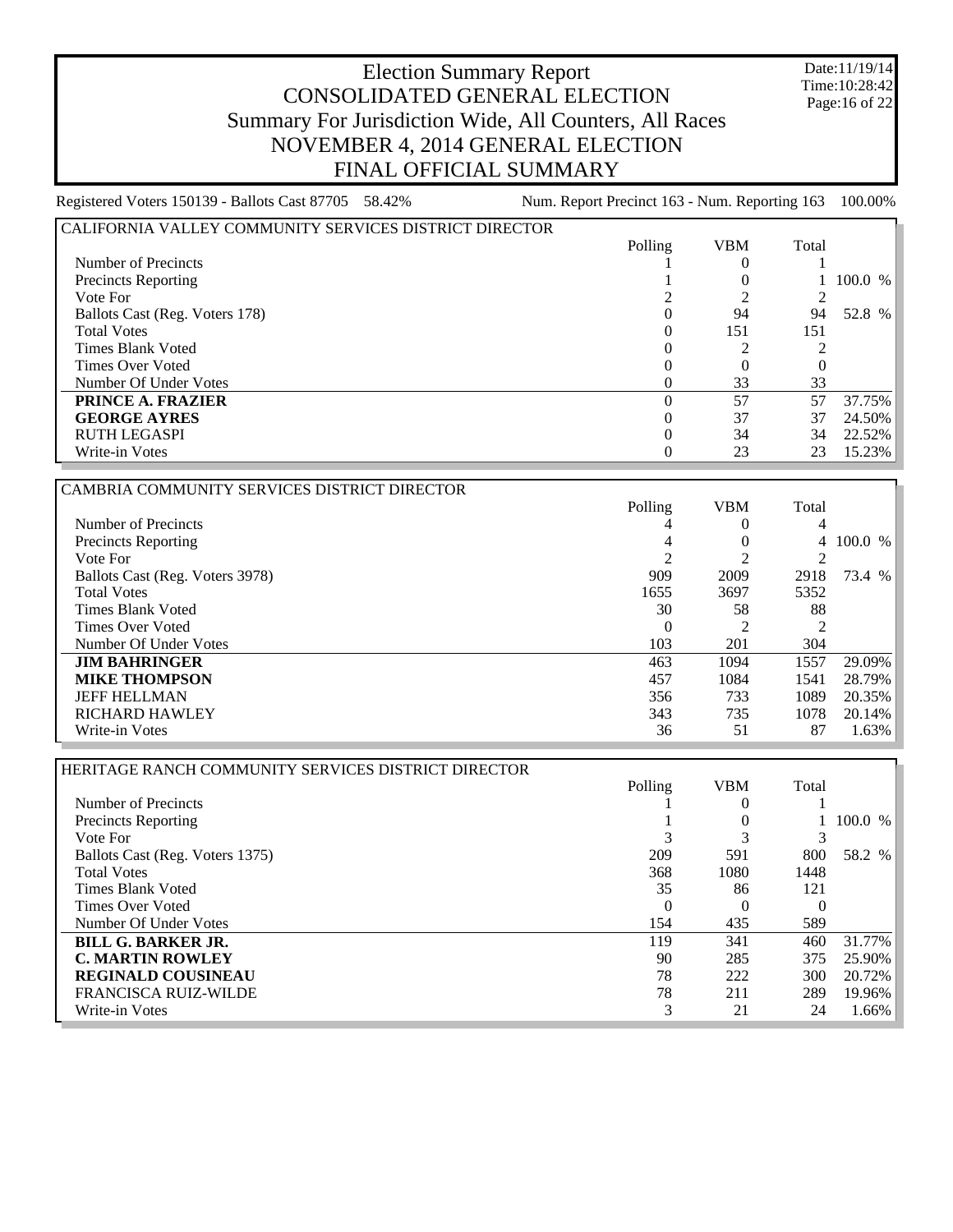Date:11/19/14 Time:10:28:42 Page:17 of 22

| LOS OSOS COMMUNITY SERVICES DISTRICT DIRECTOR |         |            |       |           |
|-----------------------------------------------|---------|------------|-------|-----------|
|                                               | Polling | <b>VBM</b> | Total |           |
| Number of Precincts                           |         |            | 9     |           |
| <b>Precincts Reporting</b>                    |         |            | 9     | 100.0 %   |
| Vote For                                      |         |            |       |           |
| Ballots Cast (Reg. Voters 9109)               | 1754    | 4030       | 5784  | 63.5 %    |
| <b>Total Votes</b>                            | 4006    | 9336       | 13342 |           |
| Times Blank Voted                             | 199     | 458        | 657   |           |
| Times Over Voted                              | 2       | 10         | 12    |           |
| Number Of Under Votes                         | 653     | 1350       | 2003  |           |
| <b>JON-ERIK G. STORM</b>                      | 789     | 1911       | 2700  | 20.24%    |
| <b>LOUIS G. TORNATZKY</b>                     | 769     | 1666       | 2435  | $18.25\%$ |
| <b>CHUCK CESENA</b>                           | 641     | 1462       | 2103  | 15.76%    |
| <b>CRAIG V. BALTIMORE</b>                     | 546     | 1205       | 1751  | 13.12%    |
| PETER A. BRESLER                              | 481     | 1086       | 1567  | 11.74%    |
| PAUL MALYKONT                                 | 400     | 1036       | 1436  | 10.76%    |
| <b>KEITH SWANSON</b>                          | 362     | 916        | 1278  | $9.58\%$  |
| Write-in Votes                                | 18      | 54         | 72    | $0.54\%$  |

| OCEANO COMMUNITY SERVICES DISTRICT DIRECTOR TWO YEAR TERM |         |            |          |           |
|-----------------------------------------------------------|---------|------------|----------|-----------|
|                                                           | Polling | <b>VBM</b> | Total    |           |
| Number of Precincts                                       |         |            |          |           |
| <b>Precincts Reporting</b>                                |         |            |          | 3 100.0 % |
| Vote For                                                  |         |            |          |           |
| Ballots Cast (Reg. Voters 3225)                           | 481     | 963        | 1444     | 44.8 %    |
| <b>Total Votes</b>                                        | 408     | 824        | 1232     |           |
| Times Blank Voted                                         |         | 135        | 206      |           |
| Times Over Voted                                          |         | 4          | 6        |           |
| Number Of Under Votes                                     | 0       |            | $\Omega$ |           |
| <b>JENNIFER BLACKBURN</b>                                 | 213     | 421        | 634      | 51.46%    |
| LONNIE R. CURTIS                                          | 99      | 221        | 320      | 25.97%    |
| MICHAEL G. EBINGER                                        | 87      | 175        | 262      | 21.27%    |
| Write-in Votes                                            | 9       |            | 16       | 1.30%     |

| Polling  | <b>VBM</b>     | Total |         |
|----------|----------------|-------|---------|
|          |                |       |         |
|          | 0              |       | 100.0 % |
| 2        | $\overline{c}$ |       |         |
| 142      | 201            | 343   | 40.3 %  |
| 206      | 297            | 503   |         |
| 14       | 22             | 36    |         |
| 6        | 3              | 9     |         |
| 38       | 55             | 93    |         |
| 64       | 92             | 156   | 31.01%  |
| 63       | 64             | 127   | 25.25%  |
| 42       | 74             | 116   | 23.06%  |
| 25       | 35             | 60    | 11.93%  |
| 12       | 27             | 39    | 7.75%   |
| $\Omega$ |                | 5     | 0.99%   |
|          |                |       |         |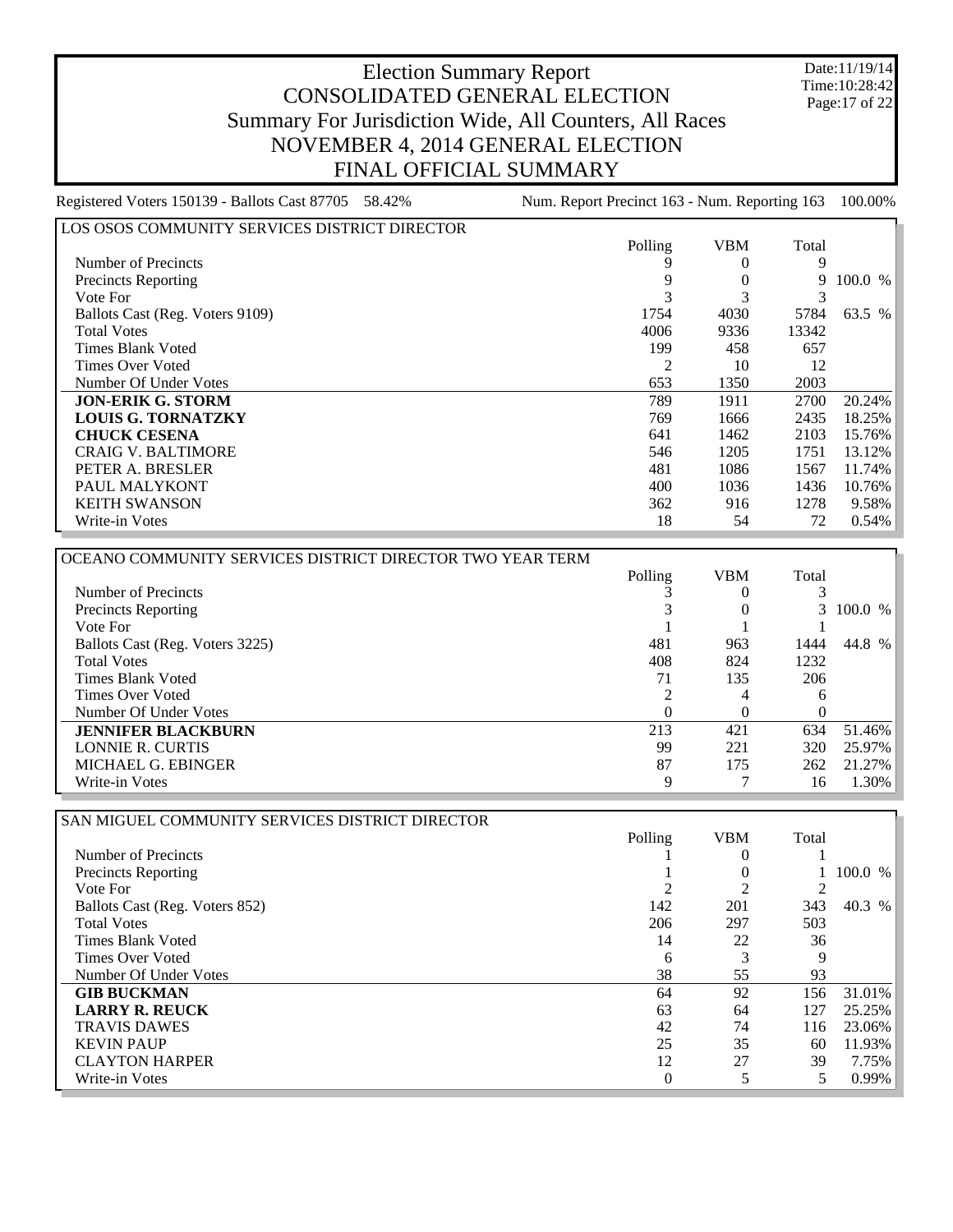Date:11/19/14 Time:10:28:42 Page:18 of 22

| Registered Voters 150139 - Ballots Cast 87705 58.42% | Num. Report Precinct 163 - Num. Reporting 163 |                  |                  | 100.00%     |
|------------------------------------------------------|-----------------------------------------------|------------------|------------------|-------------|
| TEMPLETON COMMUNITY SERVICES DISTRICT DIRECTOR       |                                               |                  |                  |             |
|                                                      | Polling                                       | <b>VBM</b>       | Total            |             |
| Number of Precincts                                  | 3                                             | 0                | 3                |             |
| <b>Precincts Reporting</b>                           | 3                                             | $\boldsymbol{0}$ | 3                | 100.0 %     |
| Vote For                                             | 2                                             | $\overline{2}$   | 2                |             |
| Ballots Cast (Reg. Voters 3928)                      | 762                                           | 1478             | 2240             | 57.0 %      |
| <b>Total Votes</b>                                   | 1048                                          | 2123             | 3171             |             |
| <b>Times Blank Voted</b>                             | 116                                           | 164              | 280              |             |
| <b>Times Over Voted</b>                              | 1                                             | $\overline{2}$   | 3                |             |
| Number Of Under Votes                                | 242                                           | 501              | 743              |             |
| <b>WAYNE PETERSEN</b>                                | 306                                           | 624              | 930              | 29.33%      |
| <b>GWEN R. PELFREY</b>                               | 267                                           | 590              | 857              | 27.03%      |
| <b>ROB ROSALES</b>                                   | 283                                           | 501              | 784              | 24.72%      |
| <b>NAVID FARDANESH</b>                               | 185                                           | 397              | 582              | 18.35%      |
| Write-in Votes                                       | 7                                             | 11               | 18               | 0.57%       |
|                                                      |                                               |                  |                  |             |
| <b>PROP 1- WATER BOND (50% +1)</b>                   |                                               |                  |                  |             |
|                                                      | Polling                                       | <b>VBM</b>       | Total            |             |
| Number of Precincts                                  | 163                                           | $\overline{0}$   | 163              |             |
| Precincts Reporting                                  | 163                                           | 0                |                  | 163 100.0 % |
| Vote For                                             | 1                                             | 1                | 1                |             |
| Ballots Cast (Reg. Voters 150139)                    | 25417                                         | 62288            | 87705            | 58.4 %      |
| <b>Total Votes</b>                                   | 24034                                         | 58610            | 82644            |             |
| <b>Times Blank Voted</b>                             | 1380                                          | 3660             | 5040             |             |
| <b>Times Over Voted</b>                              | 3                                             | 18               | 21               |             |
| Number Of Under Votes                                | 0                                             | $\theta$         | $\Omega$         |             |
| <b>YES</b>                                           | 15145                                         | 37728            | 52873            | 63.98%      |
| NO                                                   | 8889                                          | 20882            | 29771            | 36.02%      |
|                                                      |                                               |                  |                  |             |
| PROP 2- STATE BUDGET (50% +1)                        |                                               |                  |                  |             |
|                                                      | Polling                                       | <b>VBM</b>       | Total            |             |
| Number of Precincts                                  | 163                                           | $\overline{0}$   | 163              |             |
| Precincts Reporting                                  | 163                                           | $\mathbf{0}$     |                  | 163 100.0 % |
| Vote For                                             | 1                                             | 1                | 1                |             |
| Ballots Cast (Reg. Voters 150139)                    | 25417                                         | 62288            | 87705            | 58.4 %      |
| <b>Total Votes</b>                                   | 23346                                         | 56985            | 80331            |             |
| <b>Times Blank Voted</b>                             | 2065                                          | 5293             | 7358             |             |
| Times Over Voted                                     | 6                                             | 10               | 16               |             |
| Number Of Under Votes                                | $\boldsymbol{0}$                              | $\boldsymbol{0}$ | $\boldsymbol{0}$ |             |
| <b>YES</b>                                           | 15493                                         | 39875            | 55368            | 68.92%      |
| N <sub>O</sub>                                       | 7853                                          | 17110            | 24963            | 31.08%      |
|                                                      |                                               |                  |                  |             |
| PROP 45-HEALTHCARE INSURANCE (50% +1)                |                                               |                  |                  |             |
|                                                      | Polling                                       | <b>VBM</b>       | Total            |             |
| Number of Precincts                                  | 163                                           | 0                | 163              |             |
| <b>Precincts Reporting</b>                           | 163                                           | 0                |                  | 163 100.0 % |
|                                                      |                                               |                  |                  |             |

| Number of Precincts               | 102   |       | 103   |             |
|-----------------------------------|-------|-------|-------|-------------|
| <b>Precincts Reporting</b>        | 163   |       |       | 163 100.0 % |
| Vote For                          |       |       |       |             |
| Ballots Cast (Reg. Voters 150139) | 25417 | 62288 | 87705 | 58.4 %      |
| <b>Total Votes</b>                | 23850 | 58460 | 82310 |             |
| Times Blank Voted                 | 1561  | 3798  | 5359  |             |
| Times Over Voted                  | 6     | 30    | 36    |             |
| Number Of Under Votes             |       |       |       |             |
| NO.                               | 14380 | 34258 | 48638 | 59.09%      |
| YES                               | 9470  | 24202 | 33672 | $40.91\%$   |
|                                   |       |       |       |             |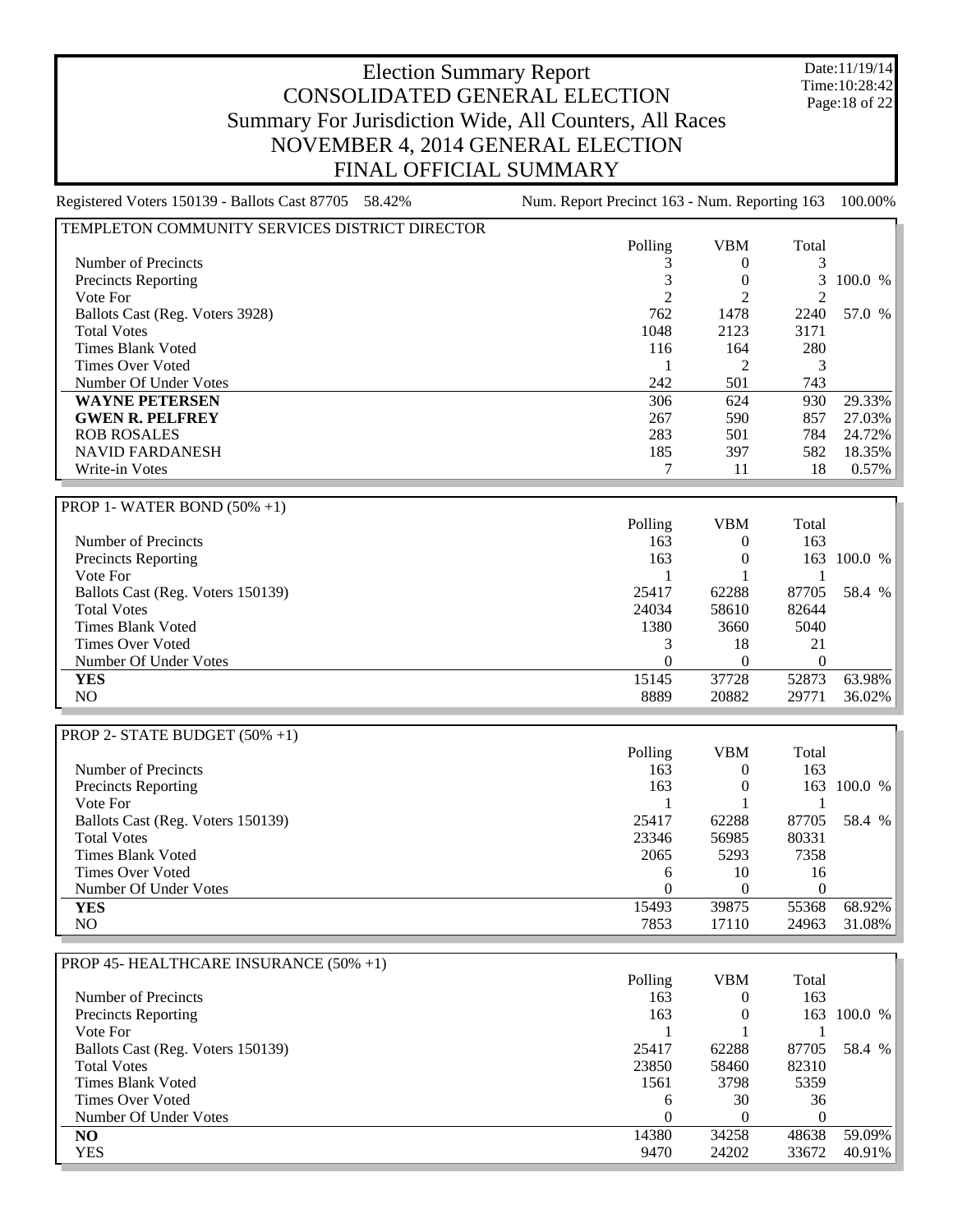Date:11/19/14 Time:10:28:42 Page:19 of 22

| Registered Voters 150139 - Ballots Cast 87705 58.42%                                                                                                                                                                                                                                                                                                                                                   | Num. Report Precinct 163 - Num. Reporting 163 |                |          | 100.00%                          |
|--------------------------------------------------------------------------------------------------------------------------------------------------------------------------------------------------------------------------------------------------------------------------------------------------------------------------------------------------------------------------------------------------------|-----------------------------------------------|----------------|----------|----------------------------------|
| PROP 46- DRUG/ALCOHOL TESTING FOR DOCTORS (50% +1)                                                                                                                                                                                                                                                                                                                                                     |                                               |                |          |                                  |
|                                                                                                                                                                                                                                                                                                                                                                                                        | Polling                                       | <b>VBM</b>     | Total    |                                  |
| Number of Precincts                                                                                                                                                                                                                                                                                                                                                                                    | 163                                           | $\theta$       | 163      |                                  |
| <b>Precincts Reporting</b>                                                                                                                                                                                                                                                                                                                                                                             | 163                                           | $\theta$       | 163      | 100.0 %                          |
| Vote For                                                                                                                                                                                                                                                                                                                                                                                               |                                               |                |          |                                  |
| Ballots Cast (Reg. Voters 150139)                                                                                                                                                                                                                                                                                                                                                                      | 25417                                         | 62288          | 87705    | 58.4 %                           |
| <b>Total Votes</b>                                                                                                                                                                                                                                                                                                                                                                                     | 23971                                         | 58664          | 82635    |                                  |
| <b>Times Blank Voted</b>                                                                                                                                                                                                                                                                                                                                                                               | 1430                                          | 3605           | 5035     |                                  |
| <b>Times Over Voted</b>                                                                                                                                                                                                                                                                                                                                                                                | 16                                            | 19             | 35       |                                  |
| Number Of Under Votes                                                                                                                                                                                                                                                                                                                                                                                  | $\Omega$                                      | $\Omega$       | $\Omega$ |                                  |
| N <sub>O</sub>                                                                                                                                                                                                                                                                                                                                                                                         | 17231                                         | 42638          | 59869    | 72.45%                           |
| <b>YES</b>                                                                                                                                                                                                                                                                                                                                                                                             | 6740                                          | 16026          | 22766    | 27.55%                           |
|                                                                                                                                                                                                                                                                                                                                                                                                        |                                               |                |          |                                  |
| PROP 47- CRIMINAL SENTENCES (50% +1)                                                                                                                                                                                                                                                                                                                                                                   |                                               |                |          |                                  |
|                                                                                                                                                                                                                                                                                                                                                                                                        | Polling                                       | <b>VBM</b>     | Total    |                                  |
| Number of Precincts                                                                                                                                                                                                                                                                                                                                                                                    | 163                                           | $\Omega$       | 163      |                                  |
| <b>Precincts Reporting</b>                                                                                                                                                                                                                                                                                                                                                                             | 163                                           | $\Omega$       | 163      | 100.0 %                          |
| Vote For                                                                                                                                                                                                                                                                                                                                                                                               |                                               |                |          |                                  |
| Ballots Cast (Reg. Voters 150139)                                                                                                                                                                                                                                                                                                                                                                      | 25417                                         | 62288          | 87705    | 58.4 %                           |
| <b>Total Votes</b>                                                                                                                                                                                                                                                                                                                                                                                     | 24068                                         | 58930          | 82998    |                                  |
| <b>Times Blank Voted</b>                                                                                                                                                                                                                                                                                                                                                                               | 1337                                          | 3344           | 4681     |                                  |
| <b>Times Over Voted</b>                                                                                                                                                                                                                                                                                                                                                                                | 12                                            | 14             | 26       |                                  |
| Number Of Under Votes                                                                                                                                                                                                                                                                                                                                                                                  | $\theta$                                      | $\theta$       | $\Omega$ |                                  |
| <b>YES</b>                                                                                                                                                                                                                                                                                                                                                                                             | 15015                                         | 35831          | 50846    | 61.26%                           |
| N <sub>O</sub>                                                                                                                                                                                                                                                                                                                                                                                         | 9053                                          | 23099          | 32152    | 38.74%                           |
|                                                                                                                                                                                                                                                                                                                                                                                                        |                                               |                |          |                                  |
| PROP 48- INDIAN GAMING COMPACTS REFERENDUM (50% +1)                                                                                                                                                                                                                                                                                                                                                    |                                               |                |          |                                  |
|                                                                                                                                                                                                                                                                                                                                                                                                        | Polling                                       | <b>VBM</b>     | Total    |                                  |
| Number of Precincts                                                                                                                                                                                                                                                                                                                                                                                    | 163                                           | $\Omega$       | 163      |                                  |
| <b>Precincts Reporting</b>                                                                                                                                                                                                                                                                                                                                                                             | 163                                           | $\overline{0}$ | 163      | 100.0 %                          |
| Vote For                                                                                                                                                                                                                                                                                                                                                                                               |                                               |                |          |                                  |
| $P_1$ 11 $\alpha$<br>$\sqrt{D}$ $\overline{M}$ $\overline{I}$ $\overline{I}$ $\overline{I}$ $\overline{I}$ $\overline{I}$ $\overline{I}$ $\overline{I}$ $\overline{I}$ $\overline{I}$ $\overline{I}$ $\overline{I}$ $\overline{I}$ $\overline{I}$ $\overline{I}$ $\overline{I}$ $\overline{I}$ $\overline{I}$ $\overline{I}$ $\overline{I}$ $\overline{I}$ $\overline{I}$ $\overline{I}$ $\overline{I$ | 0.7117                                        | $\sim$         | 0.7705   | $\sqrt{2}$ $\sqrt{2}$ $\sqrt{2}$ |

Ballots Cast (Reg. Voters 150139) 25417 62288 87705 58.4 % Total Votes 22882 56812 79694 Times Blank Voted 2529 5457 7986 Times Over Voted 6 19 25 Number Of Under Votes 0 0 0 0 0 0 0 0 0 0 0 0 0 0 0 12376 29175 41551 **NO** 12376 29175 41551 52.14% YES 10506 27637 38143 47.86%

| L-14- CUESTA COLLEGE BOND (55%)   |         |            |       |         |
|-----------------------------------|---------|------------|-------|---------|
|                                   | Polling | <b>VBM</b> | Total |         |
| Number of Precincts               | 161     | 0          | 161   |         |
| <b>Precincts Reporting</b>        | 161     | 0          | 161   | 100.0 % |
| Vote For                          |         |            |       |         |
| Ballots Cast (Reg. Voters 150134) | 25417   | 62288      | 87705 | 58.4 %  |
| <b>Total Votes</b>                | 23925   | 58610      | 82535 |         |
| Times Blank Voted                 | 1487    | 3669       | 5156  |         |
| Times Over Voted                  |         | Q          | 14    |         |
| Number Of Under Votes             |         |            |       |         |
| <b>YES</b>                        | 15259   | 36367      | 51626 | 62.55%  |
| NO.                               | 8666    | 22243      | 30909 | 37.45%  |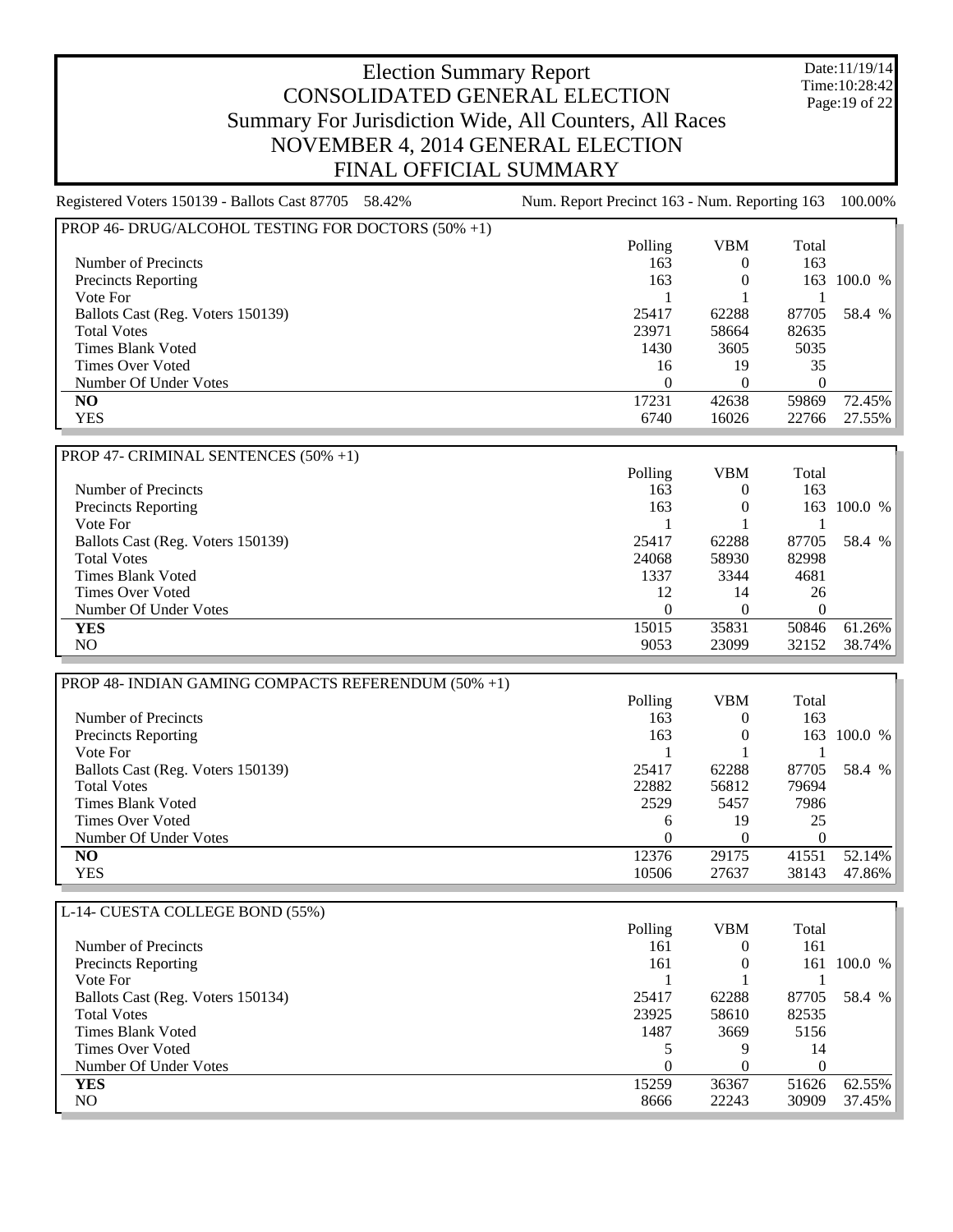Date:11/19/14 Time:10:28:42 Page:20 of 22

| Registered Voters 150139 - Ballots Cast 87705 58.42% | Num. Report Precinct 163 - Num. Reporting 163 |                |                | 100.00%    |
|------------------------------------------------------|-----------------------------------------------|----------------|----------------|------------|
| B-14- ATASCADERO USD BOND (55%)                      |                                               |                |                |            |
|                                                      | Polling                                       | <b>VBM</b>     | Total          |            |
| Number of Precincts                                  | 24                                            | $\Omega$       | 24             |            |
| Precincts Reporting                                  | 24                                            | $\theta$       | 24             | 100.0 %    |
| Vote For                                             |                                               |                |                |            |
| Ballots Cast (Reg. Voters 20802)                     | 3994                                          | 8370           | 12364          | 59.4 %     |
| <b>Total Votes</b>                                   | 3736                                          | 7781           | 11517          |            |
| <b>Times Blank Voted</b>                             | 258                                           | 588            | 846            |            |
| <b>Times Over Voted</b>                              | 0                                             |                |                |            |
| Number Of Under Votes                                | $\theta$                                      | $\theta$       | $\overline{0}$ |            |
| <b>YES</b>                                           | 2304                                          | 4798           | 7102           | 61.67%     |
| NO.                                                  | 1432                                          | 2983           | 4415           | 38.33%     |
|                                                      |                                               |                |                |            |
| C-14- CITY OF ARROYO GRANDE CHARTER (50% +1)         |                                               |                |                |            |
|                                                      | Polling                                       | <b>VBM</b>     | Total          |            |
| Number of Precincts                                  | 12                                            | $\theta$       | 12             |            |
| Precincts Reporting                                  | 12                                            | $\theta$       | 12             | 100.0 %    |
| Vote For                                             |                                               |                |                |            |
| Ballots Cast (Reg. Voters 10945)                     | 1896                                          | 5205           | 7101           | 64.9 %     |
| <b>Total Votes</b>                                   | 1784                                          | 4956           | 6740           |            |
| <b>Times Blank Voted</b>                             | 112                                           | 246            | 358            |            |
| <b>Times Over Voted</b>                              | 0                                             | 3              | 3              |            |
| Number Of Under Votes                                | $\Omega$                                      | $\Omega$       | $\theta$       |            |
| N <sub>O</sub>                                       | 1207                                          | 3167           | 4374           | 64.90%     |
| <b>YES</b>                                           | 577                                           | 1789           | 2366           | 35.10%     |
|                                                      |                                               |                |                |            |
| D-14- SAN LUIS COASTAL USD BOND (55%)                |                                               |                |                |            |
|                                                      | Polling                                       | <b>VBM</b>     | Total          |            |
| Number of Precincts                                  | 51                                            | $\overline{0}$ | 51             |            |
| <b>Precincts Reporting</b>                           | 51                                            | $\theta$       |                | 51 100.0 % |

| D-14- SAN LUIS COASTAL USD BOND (55%) |         |            |       |         |
|---------------------------------------|---------|------------|-------|---------|
|                                       | Polling | <b>VBM</b> | Total |         |
| Number of Precincts                   | 51      |            | 51    |         |
| Precincts Reporting                   | 51      |            | 51    | 100.0 % |
| Vote For                              |         |            |       |         |
| Ballots Cast (Reg. Voters 48449)      | 8001    | 19104      | 27105 | 55.9 %  |
| <b>Total Votes</b>                    | 7533    | 18103      | 25636 |         |
| Times Blank Voted                     | 466     | 995        | 1461  |         |
| Times Over Voted                      |         | h          | 8     |         |
| Number Of Under Votes                 |         |            |       |         |
| <b>YES</b>                            | 5655    | 12745      | 18400 | 71.77%  |
| NO.                                   | 1878    | 5358       | 7236  | 28.23%  |
|                                       |         |            |       |         |

| E-14- CITY OF ATASCADERO ADVISORY (50% +1) |         |            |          |         |
|--------------------------------------------|---------|------------|----------|---------|
|                                            | Polling | <b>VBM</b> | Total    |         |
| Number of Precincts                        | 16      | $\theta$   | 16       |         |
| <b>Precincts Reporting</b>                 | 16      |            | 16       | 100.0 % |
| Vote For                                   |         |            |          |         |
| Ballots Cast (Reg. Voters 16031)           | 3011    | 6472       | 9483     | 59.2 %  |
| <b>Total Votes</b>                         | 2841    | 6133       | 8974     |         |
| Times Blank Voted                          | 169     | 337        | 506      |         |
| Times Over Voted                           |         |            |          |         |
| Number Of Under Votes                      | 0       |            | $^{(1)}$ |         |
| <b>YES</b>                                 | 1943    | 4326       | 6269     | 69.86%  |
| NO.                                        | 898     | 1807       | 2705     | 30.14%  |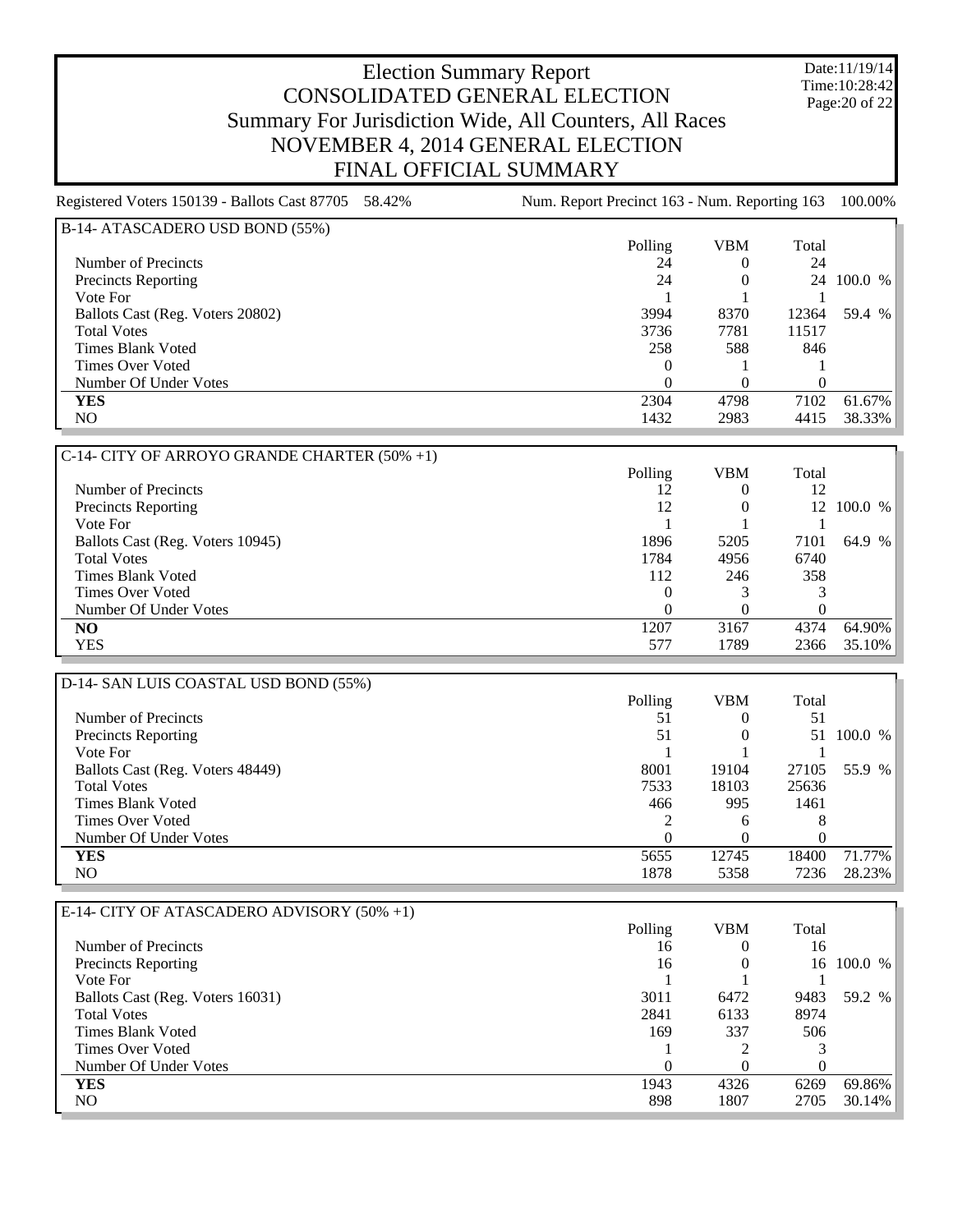Date:11/19/14 Time:10:28:42 Page:21 of 22

| Registered Voters 150139 - Ballots Cast 87705 58.42% | Num. Report Precinct 163 - Num. Reporting 163 |            |          | 100.00%    |
|------------------------------------------------------|-----------------------------------------------|------------|----------|------------|
| F-14- CITY OF ATASCADERO SALES TAX (50% +1)          |                                               |            |          |            |
|                                                      | Polling                                       | <b>VBM</b> | Total    |            |
| Number of Precincts                                  | 16                                            | $\theta$   | 16       |            |
| <b>Precincts Reporting</b>                           | 16                                            |            |          | 16 100.0 % |
| Vote For                                             |                                               |            |          |            |
| Ballots Cast (Reg. Voters 16031)                     | 3011                                          | 6472       | 9483     | 59.2 %     |
| <b>Total Votes</b>                                   | 2873                                          | 6160       | 9033     |            |
| <b>Times Blank Voted</b>                             | 138                                           | 310        | 448      |            |
| <b>Times Over Voted</b>                              | $\theta$                                      |            |          |            |
| Number Of Under Votes                                | $\theta$                                      |            | $\Omega$ |            |
| <b>YES</b>                                           | 1712                                          | 3630       | 5342     | 59.14%     |
| NO.                                                  | 1161                                          | 2530       | 3691     | 40.86%     |
| G-14- CITY OF SAN LUIS OBISPO SALES TAX (50% +1)     |                                               |            |          |            |
|                                                      | Polling                                       | <b>VBM</b> | Total    |            |
| Number of Precincts                                  | 26                                            | $\theta$   | 26       |            |
| <b>Precincts Reporting</b>                           | 26                                            |            |          | 26 100.0 % |
| Vote For                                             |                                               |            |          |            |
| Ballots Cast (Reg. Voters 24971)                     | 4173                                          | 8770       | 12943    | 51.8 %     |
| <b>Total Votes</b>                                   | 3990                                          | 8422       | 12412    |            |
| <b>Times Blank Voted</b>                             | 183                                           | 348        | 531      |            |
| <b>Times Over Voted</b>                              | $\theta$                                      | $\cup$     | $\theta$ |            |
| Number Of Under Votes                                | $\boldsymbol{0}$                              | $\theta$   | $\theta$ |            |

| H-14- CITY OF PISMO BEACH GENERAL PLAN CHANGE(50% +1) |          |            |          |         |
|-------------------------------------------------------|----------|------------|----------|---------|
|                                                       | Polling  | <b>VBM</b> | Total    |         |
| Number of Precincts                                   |          |            |          |         |
| <b>Precincts Reporting</b>                            |          |            |          | 100.0 % |
| Vote For                                              |          |            |          |         |
| Ballots Cast (Reg. Voters 5276)                       | 962      | 2489       | 3451     | 65.4 %  |
| <b>Total Votes</b>                                    | 870      | 2331       | 3201     |         |
| Times Blank Voted                                     | 92       | 156        | 248      |         |
| <b>Times Over Voted</b>                               | $\theta$ |            |          |         |
| Number Of Under Votes                                 | 0        |            | $\theta$ |         |
| <b>YES</b>                                            | 572      | 1496       | 2068     | 64.60%  |
| NO                                                    | 298      | 835        | 1133     | 35.40%  |

**YES** 2813 5915 8728 70.32% NO 1177 2507 3684 29.68%

| I-14- CITY OF PISMO BEACH SALES TAX $(50\% + 1)$ |          |            |       |           |
|--------------------------------------------------|----------|------------|-------|-----------|
|                                                  | Polling  | <b>VBM</b> | Total |           |
| Number of Precincts                              |          |            |       |           |
| <b>Precincts Reporting</b>                       |          |            |       | 5 100.0 % |
| Vote For                                         |          |            |       |           |
| Ballots Cast (Reg. Voters 5276)                  | 962      | 2489       | 3451  | 65.4 %    |
| <b>Total Votes</b>                               | 898      | 2392       | 3290  |           |
| Times Blank Voted                                | 64       | 97         | 161   |           |
| Times Over Voted                                 | $\theta$ |            |       |           |
| Number Of Under Votes                            |          |            |       |           |
| <b>YES</b>                                       | 634      | 1709       | 2343  | 71.22%    |
| NO.                                              | 264      | 683        | 947   | 28.78%    |